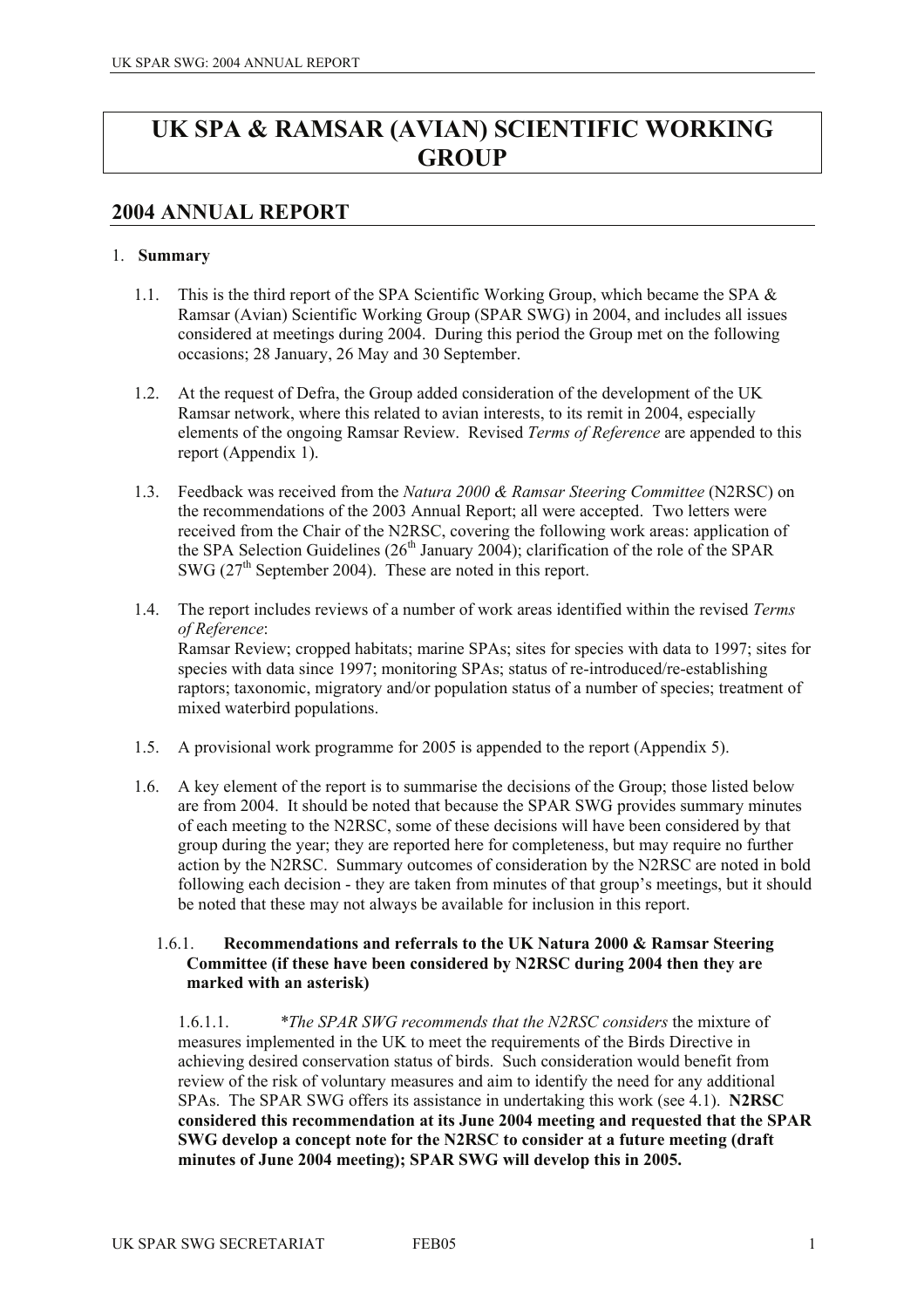1.6.1.2. *\*The SPAR SWG recommends that the N2RSC considers* the Group's advice on development of the UK Ramsar network for birds (see 5.1 and Appendix 4). **N2RSC considered this at its January 2005 meeting (minutes not yet available).** 

1.6.1.3. *The SPAR SWG confirms to the N2RSC that* it endorses the JNCC recommendation that Northern Fulmar breeding colony SPAs be extended 2 km into the marine environment in recognition of the need to protect waters used for maintenance behaviour (see 5.3.3).

1.6.1.4. *The SPAR SWG recommends to the N2RSC that* additional survey of the use of marine waters by Red-throated Diver, Manx Shearwater and all tern species is required to assist in the development of approaches for extending breeding seabird colony SPAs for these species into the marine environment (see 5.3.3).

1.6.1.5. *The SPAR SWG requests guidance from the N2RSC on* the treatment of reintroduced / re-establishing species under the Birds Directive, including addressing the key questions of: (A) Does the Birds Directive apply to re-introduced species/populations? (B) If the Birds Directive does apply, at what point should Article 4 be implemented for an establishing population, especially if that population is predicted to become large and widespread? (C) In the UK, how do we apply the SPA Selection Guidelines to rapidly growing populations? (See 5.7)

1.6.1.6. *The SPAR SWG recommends to the N2RSC that* the SPAR SWG should review the status of Red Kite and Osprey as part of the proposed 2008 network review, taking into consideration any N2RSC guidance on treatment of re-introduced / reestablishing species and making recommendations on further implementation of the Birds Directive for these species as part of that review process (see 5.7).

1.6.1.7. *\*The SPAR SWG recommends to the N2RSC that* a 1% biogeographical threshold of 200 pairs be adopted by the UK for the Ring Ouzel *Turdus torquatus torquatus*  (see 5.8.3). **N2RSC has accepted this recommendation (draft minutes of June 2004 meeting).**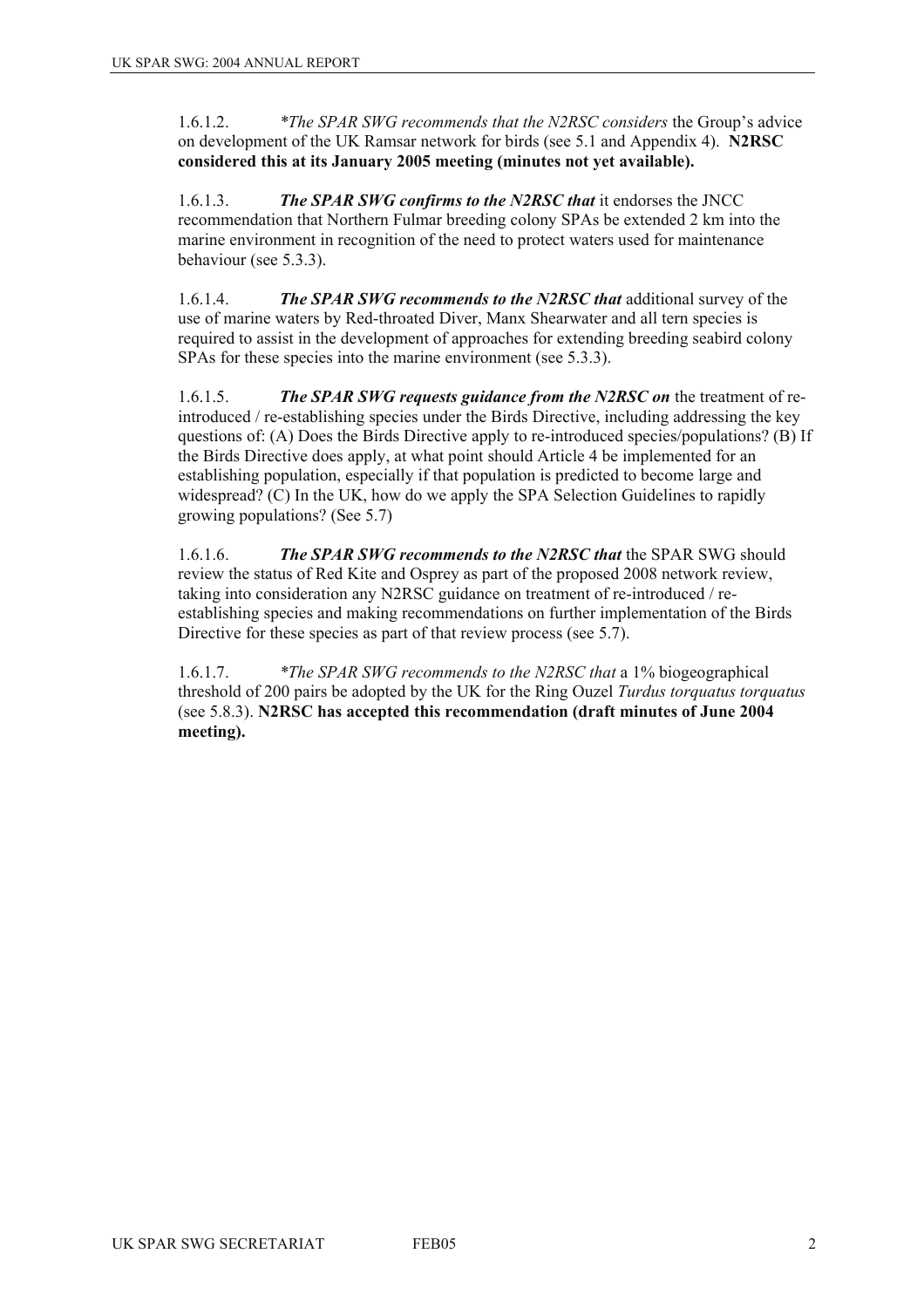## 2. **Introduction**

- 2.1. The SPA & Ramsar (Avian) Scientific Working Group is a consultative group that was established in November 2001 by the Department for Environment, Food and Rural Affairs (Defra) to assist government administrations and the statutory conservation agencies in further developing the SPA and Ramsar networks within the UK, in particular promoting the coherent management of the networks and monitoring of sites.
- 2.2. The Group considers UK-scale scientific and technical issues regarding the SPA and Ramsar (avian) networks in the terrestrial and marine environment.
- 2.3. The Group comprises representatives from Government departments, devolved administrations and their statutory conservation agencies across the UK, the Joint Nature Conservation Committee (JNCC), and scientists from the voluntary conservation sector and other stakeholder groups, such as land-owners and managers, the water industry, marine and business sectors. A list of organisations represented in the Group is given in the 2001-2002 Annual Report.
- 2.4. The Group sits within a network of fora for the consideration of Natura 2000 issues:
	- bilateral discussions between NGOs and the Country Agencies
	- the *UK Natura 2000 & Ramsar Forum[1](#page-2-0)*
	- the *UK Natura 2000 & Ramsar Steering Committee* (N2RSC)

It provides advice and recommendations to the *UK Natura 2000 & Ramsar Steering Committee* as well as acting on issues identified by them.

- 2.5. Formal *Terms of Reference*, along with an initial framework for discussions, were established at the Group's inauguration (See the 2001-2002 Annual Report). This framework was further developed into a rolling work programme. The *Terms of Reference* were revised in 2004 to add consideration of development of the UK Ramsar (avian) network to the Group's remit (Appendix 1).
- 2.6. The Group meets at least three times per year (January, May and September). Issues for discussion are typically supported with briefing papers that are circulated prior to each meeting (a full list for 2004 is given in Appendix 2). JNCC provides the Secretariat for the Group and hosts a web-page<sup>[2](#page-2-1)</sup> on which selected briefings and the approved minutes of meetings are published.
- 2.7. The role of the *Annual Report* is to summarise active areas of work considered in the meetings of a calendar year, clearly denoting advice to Government, seeking the guidance of the *UK Natura 2000 & Ramsar Steering Committee* or other fora where relevant, and also highlighting issues of a policy nature that were raised within the year but are outside of the remit of the Group. It also provides a provisional work programme for the following year (Appendix 5).

### 3. **Response from the Natura 2000 & Ramsar Steering Committee to the 2003 SPA SWG Annual Report**

3.1. The 2003 Annual Report, along with an outline of proposed work for 2004, was considered by the N2RSC at its June 2004 meeting. The N2RSC confirmed that the SPAR SWG was working in a helpful way and accepted all of the recommendations of the 2003 Annual Report.

<sup>&</sup>lt;sup>1</sup> http://www.defra.gov.uk/wildlife-countryside/ewd/natura-ramsar-forum/index.htm

<span id="page-2-1"></span><span id="page-2-0"></span><sup>&</sup>lt;sup>2</sup> http://www.incc.gov.uk/species/UKSPA\_ScientificWG/default.htm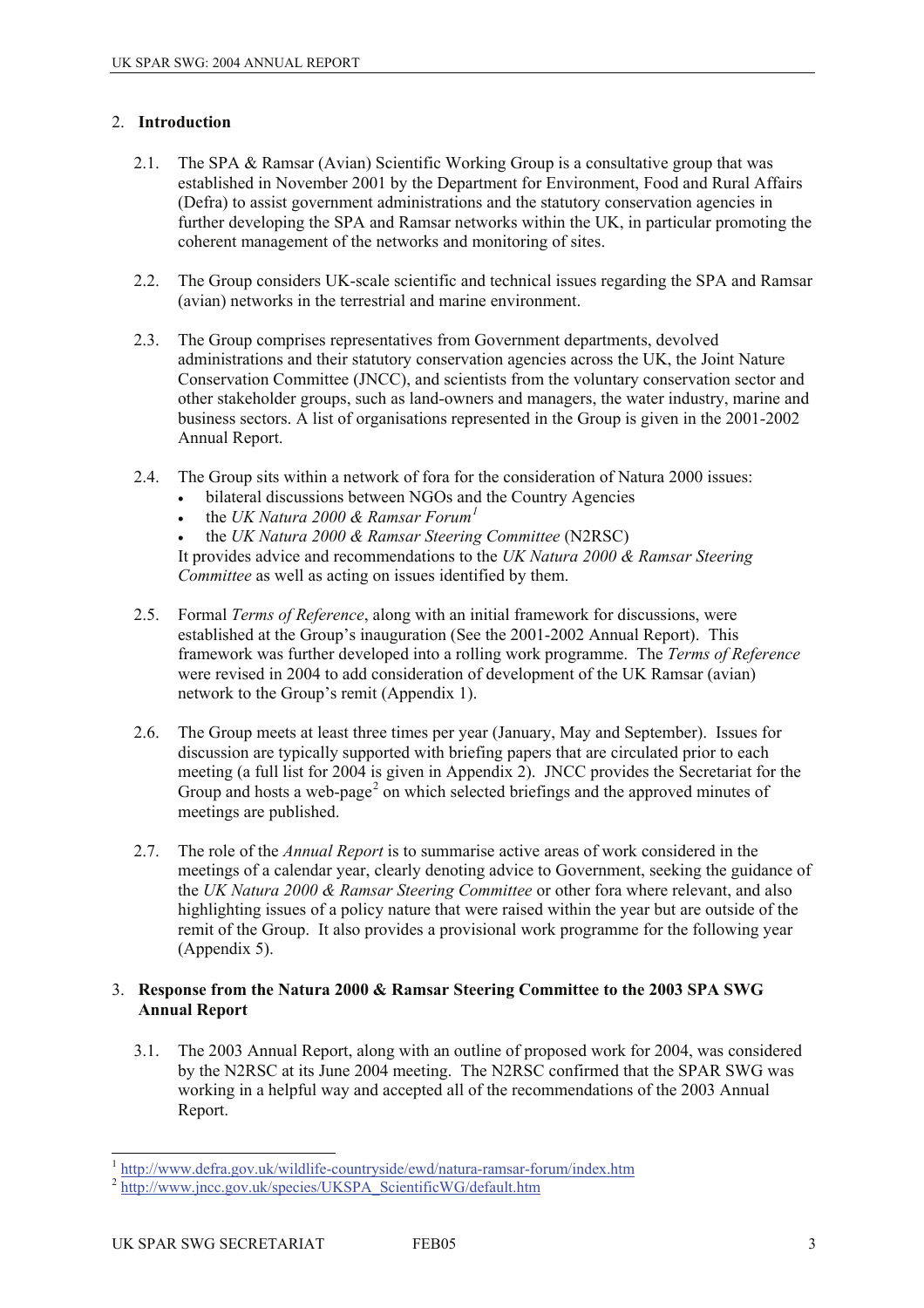### 4. **Letters from the Natura 2000 & Ramsar Steering Committee to the SPAR SWG in 2004**

- 4.1. Application of the SPA Selection Guidelines  $(26<sup>th</sup>$  January 2004): the N2RSC upheld its position that areas meeting Stages 1.1-1.3 of the SPA Selection Guidelines should not automatically be classified as SPAs, but that Stage 2 judgements remain relevant for selection of the most suitable areas.
	- 4.1.1. The decision in this letter led to further discussion within the SPAR SWG of the role of SPAs in achieving the desired conservation status of birds and agreement that there is a need for assessment of how the current suite of measures, including SPAs, is performing. The role of voluntary measures and network targets were highlighted as particular areas where additional consideration could be valuable.
	- 4.1.2. *The SPAR SWG recommends that the N2RSC considers* the mixture of measures implemented in the UK to meet the requirements of the Birds Directive in achieving desired conservation status of birds. Such consideration would benefit from review of the risk of voluntary measures and aim to identify the need for any additional SPAs. The SPAR SWG offers its assistance in the undertaking of this work.
- 4.2. Clarification of the role of the SPAR SWG  $(27<sup>th</sup>$  September 2004; see Appendix 3): this letter requested that the SPAR SWG re-examined its work to prioritise the major issues, particularly those within its original *Terms of Reference*, and specifically requesting a more strategic approach. The Group agreed that outcomes of the review of new data would be treated more strategically, bearing in mind the proposed 2008 review of the network. However, it was also agreed that issues remaining from the SPA Review should continue to be considered as per the existing work programme. The Group agreed to review its work programme to take into account the request from the N2RSC.

## 5. **Progress during 2004**

## 5.1. *Ramsar Review*

- 5.1.1. The *Terms of Reference* were revised (Appendix 1) to take account of new work on development of the UK Ramsar network. Work areas to assist the ongoing Ramsar Review were agreed: the possible scope of revisions to the Ramsar network as a consequence of the *SPA Review*; recommendations on development of the UK Ramsar network from review of BirdLife International's IBA/Ramsar analysis<sup>[3](#page-3-0)</sup>. JNCC was requested to do the necessary analyses so that the Group could review these at its May 2004 meeting and approve advice at its September 2004 meeting for transmission to the N2RSC and the *Ramsar Review Steering Group* (RRSG).
- 5.1.2. The JNCC discussion report (Baker & Chambers 200[4](#page-3-1)<sup>4</sup>) was reviewed alongside the RRSG's agreed interpretation of the Ramsar Criteria and consultation report. The Group agreed that some of the issues raised by consultation could not be resolved as part of the review; namely turn-over of waterbirds during migration and the definition of ecological units. As a result of discussion on the analyses and further comment from Group members, an advisory note was finalised and sent to the Chairs of the N2RSC and RRSG (see Appendix 4).

<span id="page-3-1"></span><span id="page-3-0"></span> $\overline{\phantom{a}}$  $3$  BirdLife International, 2001. Important Bird Areas and potential Ramsar sites in Europe. <sup>3</sup> BirdLife International. 2001. *Important Bird Areas and potential Ramsar sites in Europe*.<br><sup>4</sup> Baker, H. & Chambers, D. 2004. *Comparison of the UK Ramsar network against the UK SPA and IBA networks: discussion report.* Unpublished JNCC report, Peterborough.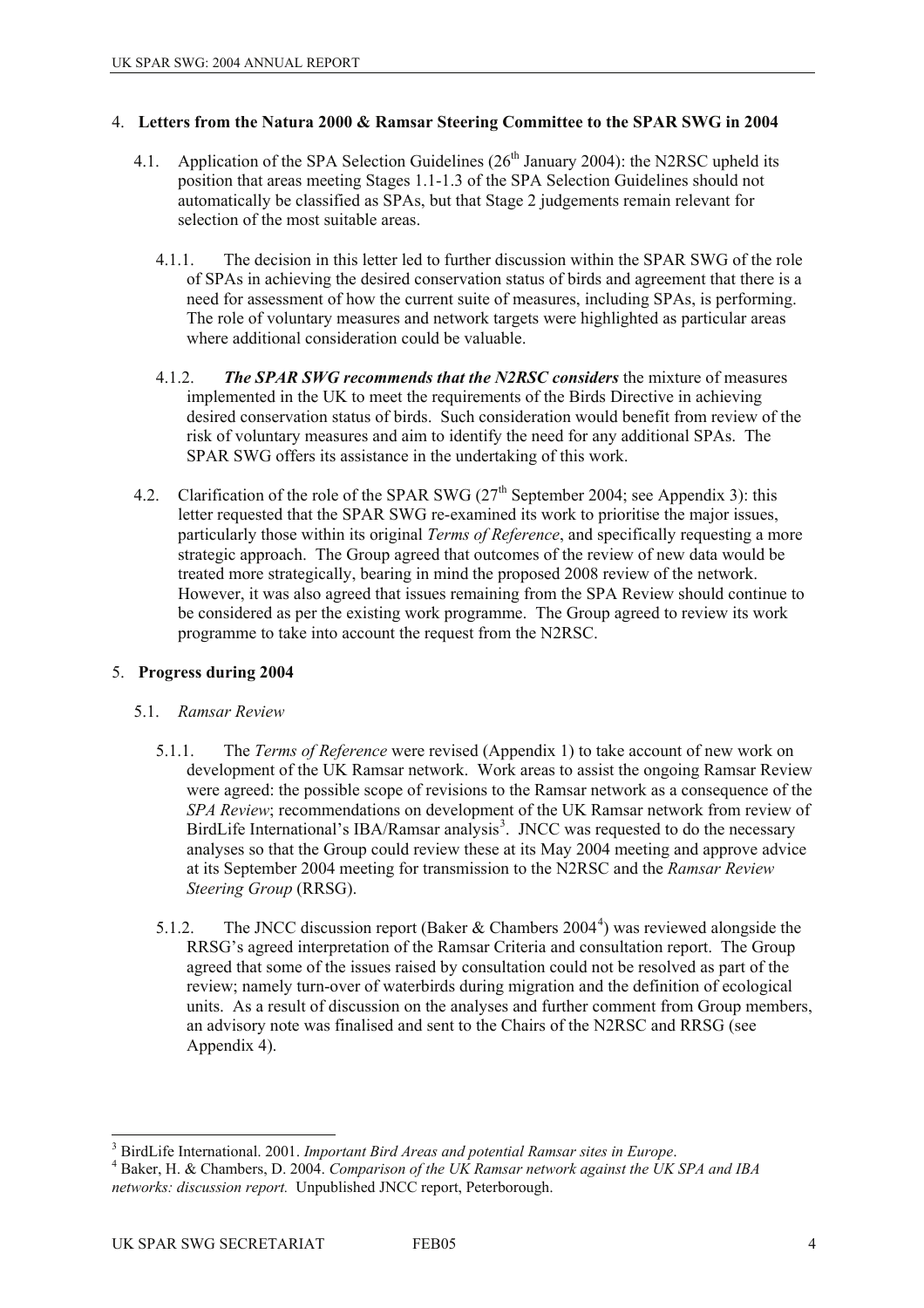- 5.1.3. *The SPAR SWG recommends that the N2RSC considers* the Group's advice on development of the UK Ramsar network for birds (submitted in January 2005 and appended to this report).
- 5.2. *Cropped habitats (CHIP)* 
	- 5.2.1. Members of the Group provided further comment on the draft discussion report circulated in 2003<sup>[5](#page-4-0)</sup>. JNCC commissioned a further set of species accounts (Phase 2 of the project). More work on this project is planned for early 2005.
- 5.3. *Marine SPAs* 
	- 5.3.1. A considerable body of work on approaches to the development of SPAs in the marine environment was presented to and discussed by the Group during 2004.
	- 5.3.2. An analysis of aerial surveys of birds in Liverpool Bay was presented to the Group by JNCC to complement previous discussion on Carmarthen Bay and as part of the development of generic guidance for seaducks, divers and grebes (Strand 2 in the JNCC marine SPA programme<sup> $\bar{\delta}$ </sup>). Draft generic guidelines will be reviewed in 2005.
	- 5.3.3. Additional guidelines produced by JNCC on extending breeding seabird colonies into the marine environment were discussed. The Group agreed that a 2 km extension for Northern Fulmar (maintenance behaviour) was appropriate, but would welcome further survey work on this species. The Group was generally supportive of the recommendations for other species in the JNCC guidelines, but could not make decisions on Red-throated Diver, Manx Shearwater and the tern species – it recommends additional survey of these species.

5.3.3.1. *The SPAR SWG confirms to the N2RSC that* it endorses the JNCC recommendation that Northern Fulmar breeding colony SPAs be extended 2 km into the marine environment in recognition of the need to protect waters used for maintenance behaviour.

5.3.3.2. *The SPAR SWG recommends to the N2RSC that* additional survey of the use of marine waters by Red-throated Diver, Manx Shearwater and all tern species is required to assist in the development of approaches for extending breeding seabird colony SPAs for these species into the marine environment.

- 5.3.4. An update on progress in initiating the analysis of the European Seabirds at Sea (ESAS) database was given by JNCC.
- 5.4. *Sites for species with data to 1997* 
	- 5.4.1. Smew: further consideration was deferred to 2005 pending acquisition and analysis of WeBS data.
- 5.5. *Sites for species with data since 1997*

<span id="page-4-0"></span> 5 Stroud, D.A. & Baker, H. 2003. *Cropped Habitats Information Project (CHIP): draft discussion report for the UK SPA Scientific Working Group on Phase One*. Unpublished JNCC Report.

<span id="page-4-1"></span>Johnston, C.M., Turnbull, C.G. & Tasker, M.L. 2002. *Natura 2000 in UK offshore waters: advice to support the implementation of the EC Habitats and Birds Directives in UK offshore waters*. JNCC Report 325, Peterborough. (section 6.3)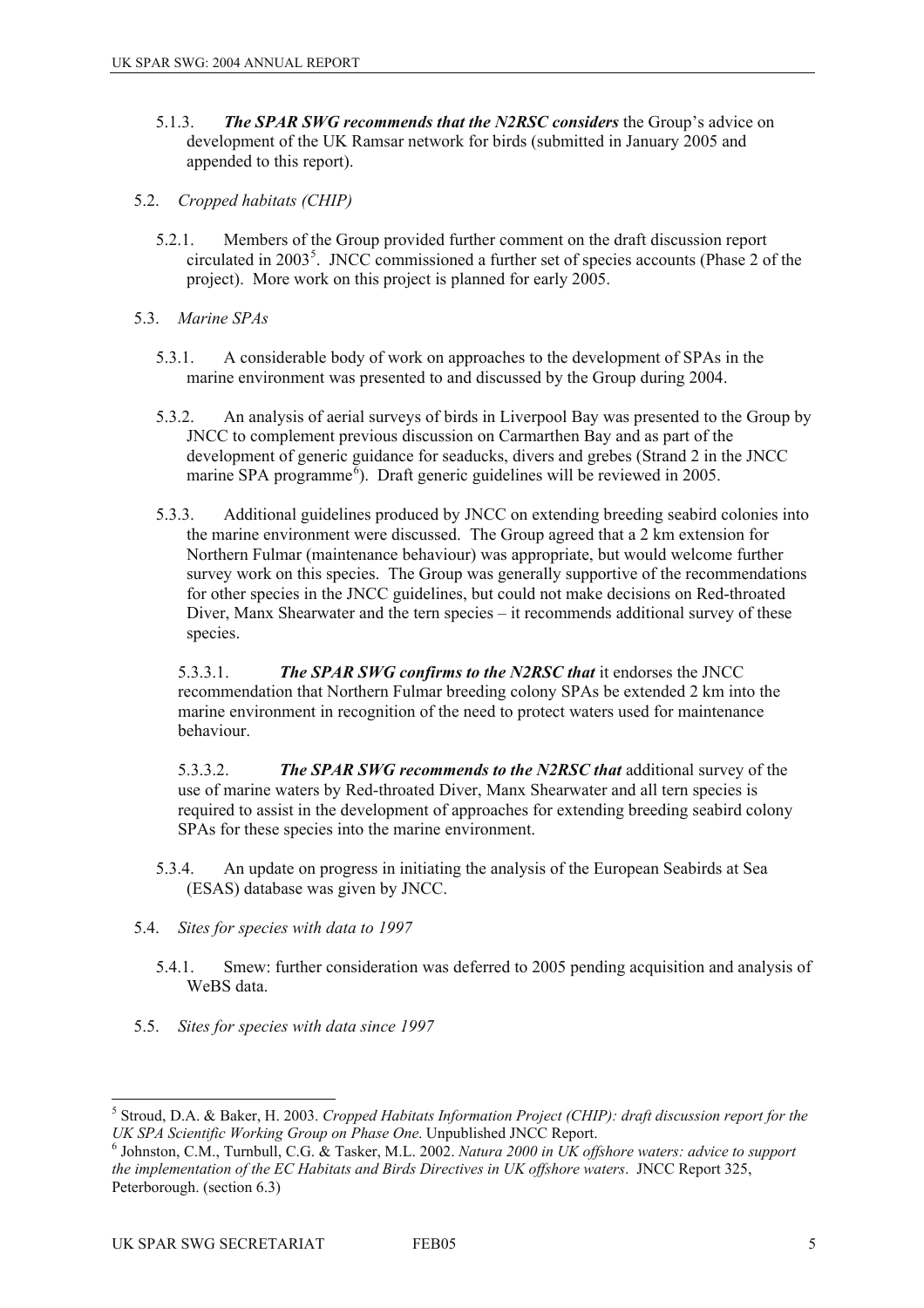- 5.5.1. Spotted Crake: the Group considered a confidential paper on the status of Spotted Crake in the UK – a national survey was done in 1999. Members are concerned that due to patchy survey effort, there may be important biases in our understanding of distribution and the relative importance of different areas, although the national database does highlight the best areas. JNCC and RSPB were asked to consider ways in which annual survey of the species could be improved in future years, especially with regard to more systematic coverage. JNCC agreed to produce an advice note for the N2RSC, taking into account the desire for a more strategic approach to considering species with new data.
- 5.5.2. Corncrake: the results of the 2003 national survey were discussed, but the Group agreed that more time was required to review the briefing paper and that it would revisit this item at a future meeting. The GB population now exceeds the 1978 population, but increases have been largely within the core area (Orkney/Western Isles). The SPA network may now support around 32% of the GB population. The conservation strategy for the species was discussed and it was agreed that a review of all measures, including SPA provision, would be beneficial. Such a review could be done as a priority within any review done as a result of the Group's earlier recommendation (see 4.1.2).
- 5.5.3. Golden Eagle: results from the 2003 national survey were presented by RSPB and indicate a stable population, but with some minor changes in distribution. The RSPB analysis suggested that in 2003, 12.5% of the GB population was represented in the species' SPA suite in some way (for some pairs nest sites are outside of the network but feeding areas may be partly covered). Further discussion of Golden Eagle will be taken forward through bilateral discussions in Scotland.
- 5.5.4. Chough: A sub-group was established to take forward discussions on this species it met in July and November 2004. The sub-group has developed a risk assessment of differing conservation strategies, reviewed data and maps, and developed ideas on target setting. JNCC will present a view on the principles underpinning the Chough suite of SPAs to the Group in future, taking into account the desire for a more strategic approach to the Group's recommendations. Chough will be considered further in 2005.
- 5.5.5. Capercaillie: a national survey was done in 2003/04 the population estimate was twice that of 1998, but statistically the two estimates are not significantly different. The Group agreed to receive future updates only when significant developments have occurred.
- 5.5.6. Peregrine: results from the 2003 national survey were not available the Group asked the Secretariat to invite the BTO to present results to the Group at a future meeting. Consideration is now likely in 2005.
- 5.6. *Monitoring* 
	- 5.6.1. WeBS Alerts: the Group was informed of the launch of the WeBS Alerts report on the BTO's website<sup>[7](#page-5-0)</sup>.
	- 5.6.2. JNCC presented its Birds Common Standards Monitoring Guidance and invited the Group to be part of the stakeholder assessment being run via the JNCC website. Discussion centred on conflicts in managing SPAs for multiple features, risks associated with setting baselines, and reporting.
	- 5.6.3. Developing a framework for winter raptor monitoring: deferred (likely 2005).
- 5.7. *Re-introduced/re-establishing raptors*

<span id="page-5-0"></span>l 7 http://www.bto.org/survey/webs/webs-alerts-index.htm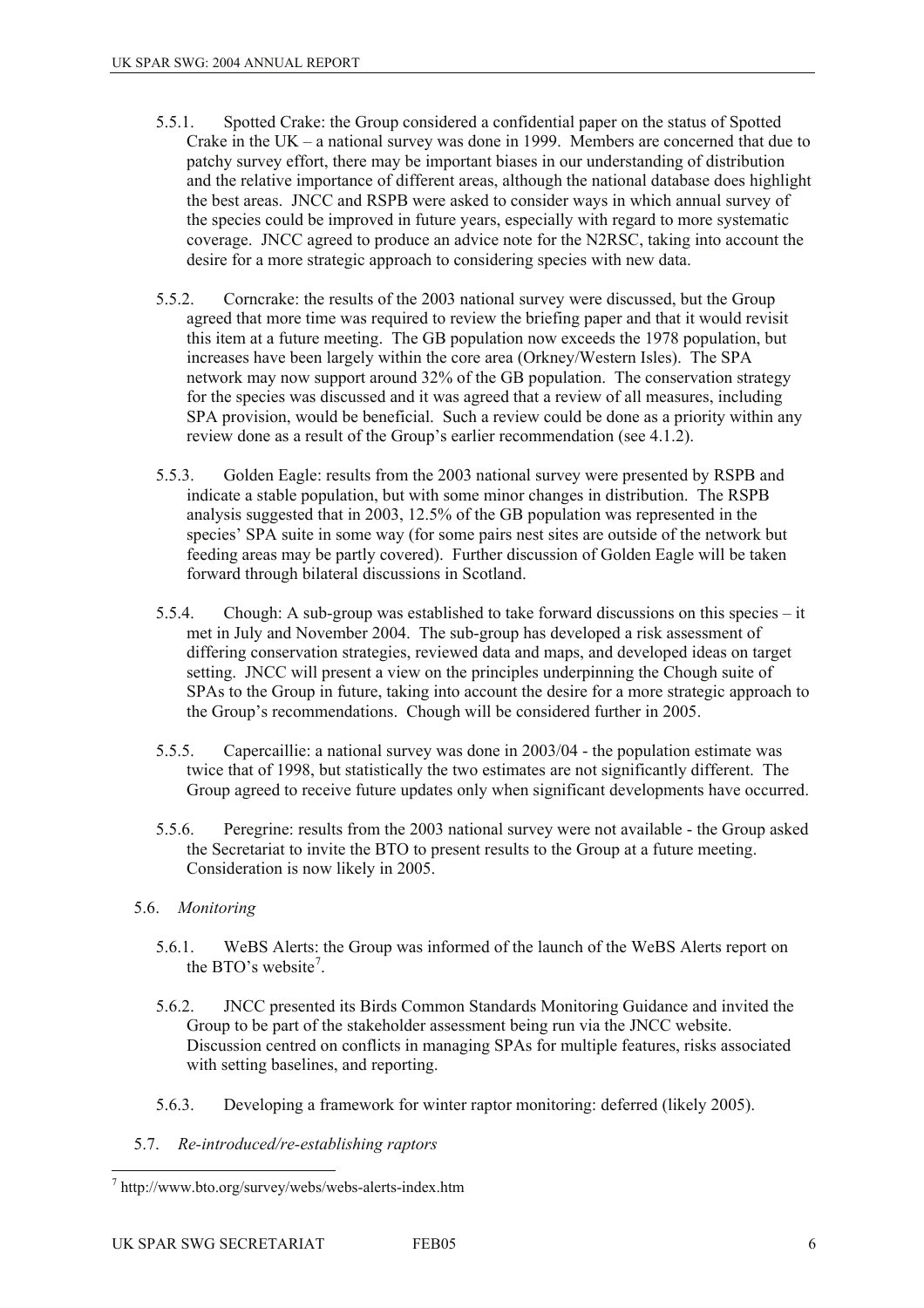- 5.7.1. The Group considered three papers on the status of Red Kite, White-tailed Eagle and Osprey. Each tackled several key questions: does the Birds Directive apply to reintroduced species/populations; if the Birds Directive does apply, at what point Article 4 should be implemented for an establishing population, especially if that population is predicted to become large and widespread; in the UK, how do we apply the SPA Selection Guidelines to rapidly growing populations. While the Members had particular views on these, it was agreed to seek guidance from the N2RSC.
- 5.7.2. Red Kites are increasing relatively rapidly and the species is predicted to become abundant and widespread in the UK. The Group agreed that it would be difficult to assess SPA provision in these circumstances and that it would review the species as part of the proposed 2008 network review.
- 5.7.3. It was agreed that more information on White-tailed Eagles was required and that the Chair would approach the *Sea-eagle Team* to provide a fuller assessment of status. The Group will consider the species further when better information is available.
- 5.7.4. In light of the relatively poor success of the English re-introduction and the very recent nature of colonisation outside of Scotland, the Group agreed to leave further consideration of Osprey until the 2008 proposed review of the network.
- 5.7.5. *The SPAR SWG requests guidance from the N2RSC on* the treatment of reintroduced/re-establishing species under the Birds Directive, including addressing the key questions of: (A) Does the Birds Directive apply to re-introduced species / populations? (B) If the Birds Directive does apply, at what point should Article 4 be implemented for an establishing population, especially if that population is predicted to become large and widespread? (C) In the UK, how do we apply the SPA Selection Guidelines to rapidly growing populations?
- 5.7.6. *The SPAR SWG recommends to the N2RSC that* the SPAR SWG should review the status of Red Kite and Osprey as part of the proposed 2008 network review, taking into consideration any N2RSC guidance on treatment of re-introduced / re-establishing species and making recommendations on further implementation of the Birds Directive for these species as part of that review process.
- 5.8. *Taxonomic and/or migratory status of selected species* 
	- 5.8.1. Eider: the Group had further discussion on the biogeographical status of populations occurring in the UK and agreed that more information was required before it could review its previous recommendation (2003 Annual Report).
	- 5.8.2. Goosander: a paper on migratory status was considered. The Group agreed that current evidence suggests that goosanders in the UK (breeding and wintering) should be considered migratory. However, it was agreed to seek further opinion from Wetlands International on its treatment of the species before finalising a recommendation.
	- 5.8.3. Ring Ouzel: the precision of the international population estimate for this migratory species cannot be improved; hence the Group agreed that the operational 1% threshold for use in the UK should be 200 pairs. Further consideration of aggregation and distribution of the species will be made in 2005.

5.8.3.1. *The SPAR SWG recommends to the N2RSC that* a 1% biogeographical threshold of 200 pairs be adopted by the UK for the Ring Ouzel *Turdus torquatus torquatus*.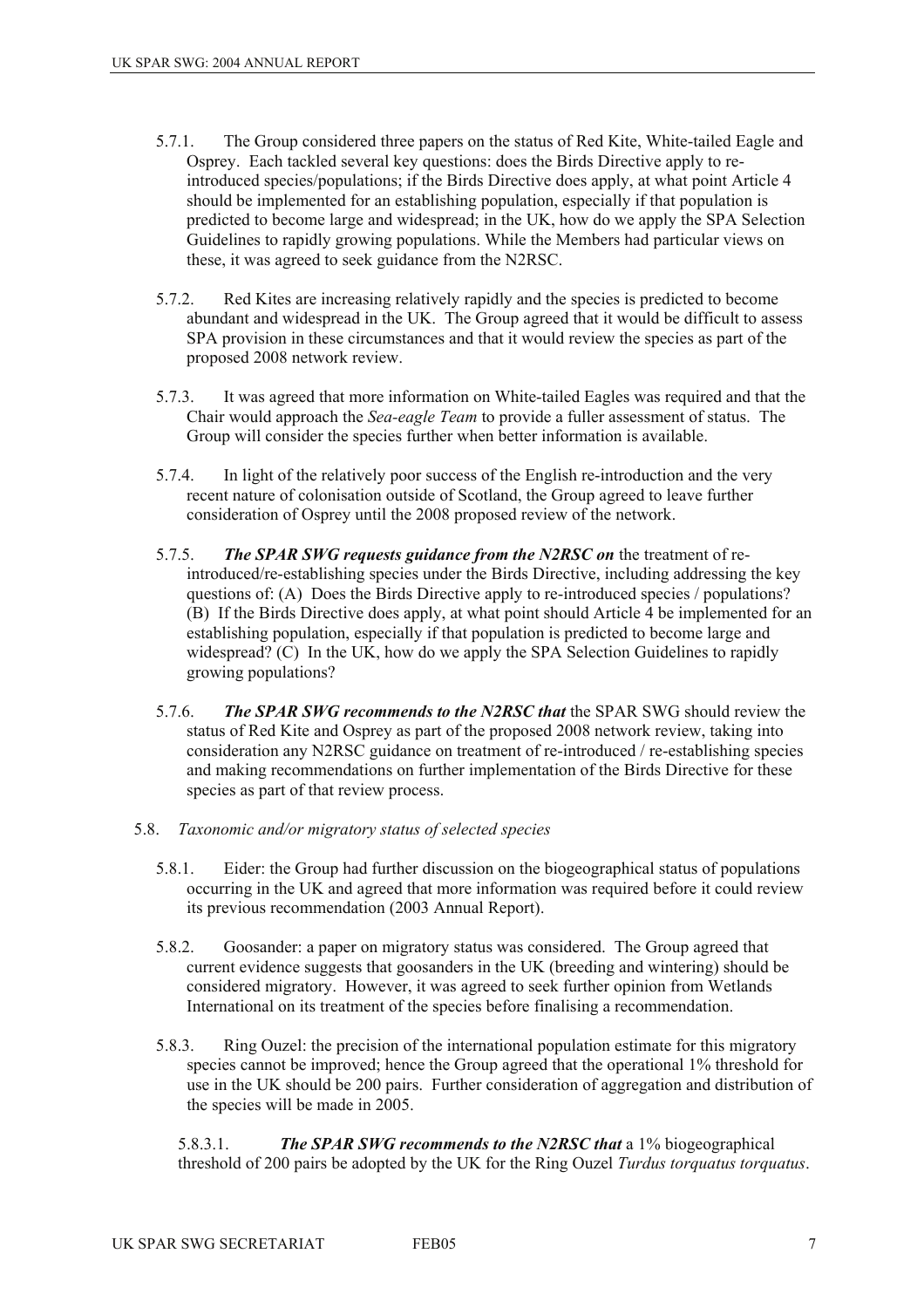#### 5.9. *Mixed waterbird populations*

5.9.1. Where populations mix this creates problems in evaluating site importance and the Group recognises the need for guidance on treatment of mixed populations. The Ramsar *Scientific & Technical Review Panel* (STRP) is also developing recommendation on this issue, which could be adopted at CoP9 in November 2005. JNCC agreed to lead on producing draft guidance for consideration by the Group in 2005 and subsequent peerreviewed publication.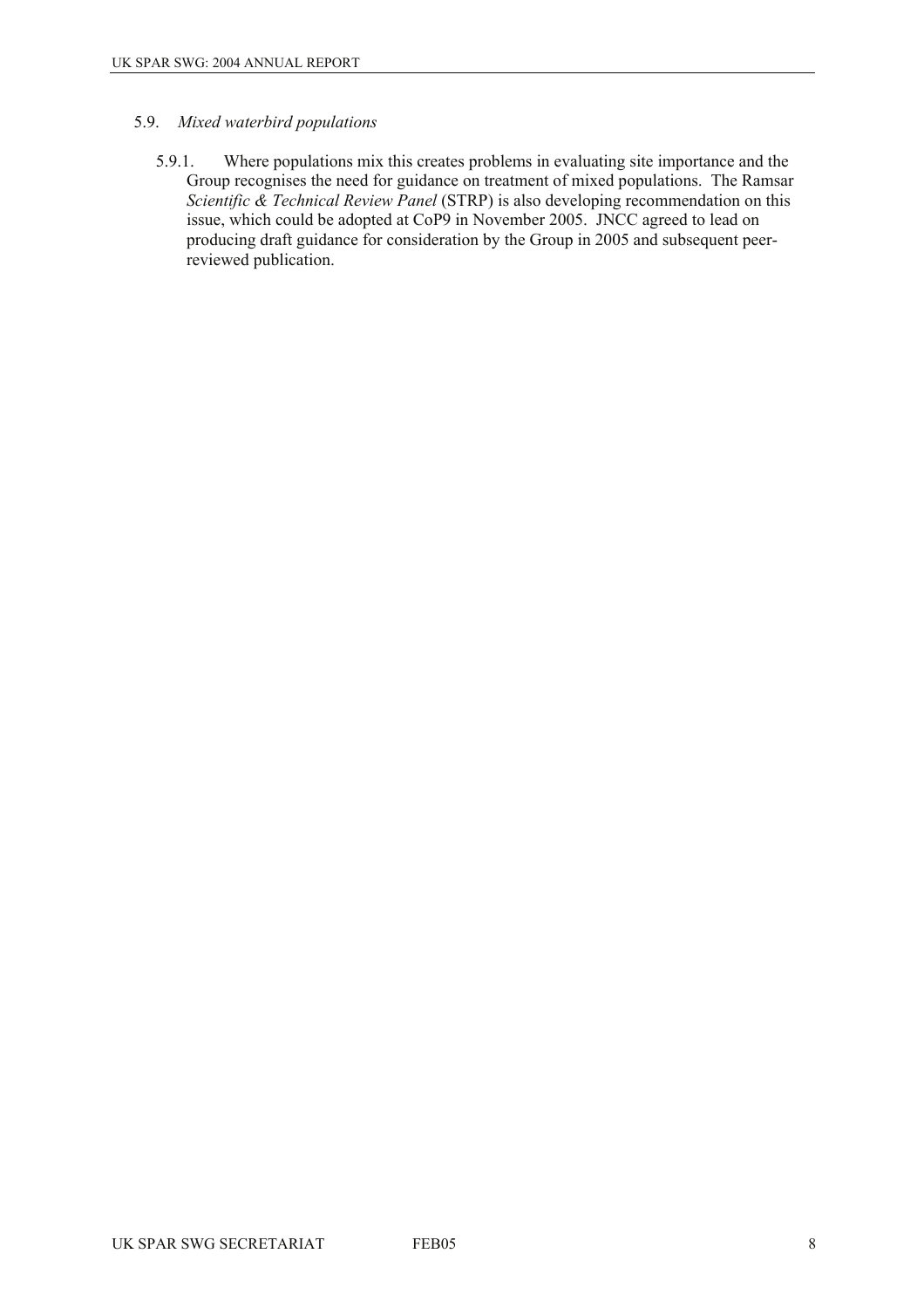## **Revised** *Terms of Reference* **of the SPA & Ramsar (Avian) Scientific Working Group (SPAR SWG): 2004**

## UK Special Protection Area & Ramsar (Avian) Scientific Working Group **(SPAR SWG)**

## Terms of Reference

## Aims

The UK Special Protection Area & Ramsar (avian) Scientific Working Group (SPAR SWG) is a consultative group established by Department for Environment, Food and Rural Affairs to assist government administrations and the statutory conservation agencies in taking forward the further development of the SPA and avian Ramsar networks within the UK, in particular looking forward to the coherent management of these networks and monitoring of sites.

The Group will consider UK-scale scientific and technical issues regarding the SPA network in the terrestrial and marine environment. In particular, it will consider a range of issues raised in the context of the 2001 SPA review, *inter alia*:

- issues in respect of those species where the 2001 SPA review has indicated that there may be future cases for additional SPA provision, in particular, in the light of new national surveys, analyses, and conservation needs;
- consider those issues which the 2001 SPA review indicated as outstanding;
- the development of understanding of broader European contexts as relevant to informing the evolution of the SPA network within the UK;
- the implications of revisions of estimates of the sizes of bird populations, both nationally and internationally;
- the development of understanding of data needs for SPA classification and management, and the further development of systems and processes to ensure the timely delivery of such information; and
- the application of processes to monitor the SPAs individually and collectively.

The Group will also consider and advise on scientific and technical issues regarding the avian aspects of the UK Ramsar network. In particular, it will consider the avian aspects of the Ramsar Reviews, providing advice to the UK Natura 2000 and Ramsar Steering Committee. In addition, it will, if requested by the Ramsar Review Steering Group, provide advice on avian Ramsar issues in the UK Crown Dependencies and Overseas Territories.

There is a significant range of potential issues to be addressed by the UK Special Protection Area & Ramsar (avian) Scientific Working Group. The attached Annex seeks to outline the principal activities regarding SPAs and orders these into short, medium and long-term priorities. An initial task for the Group will be to develop a more detailed work programme,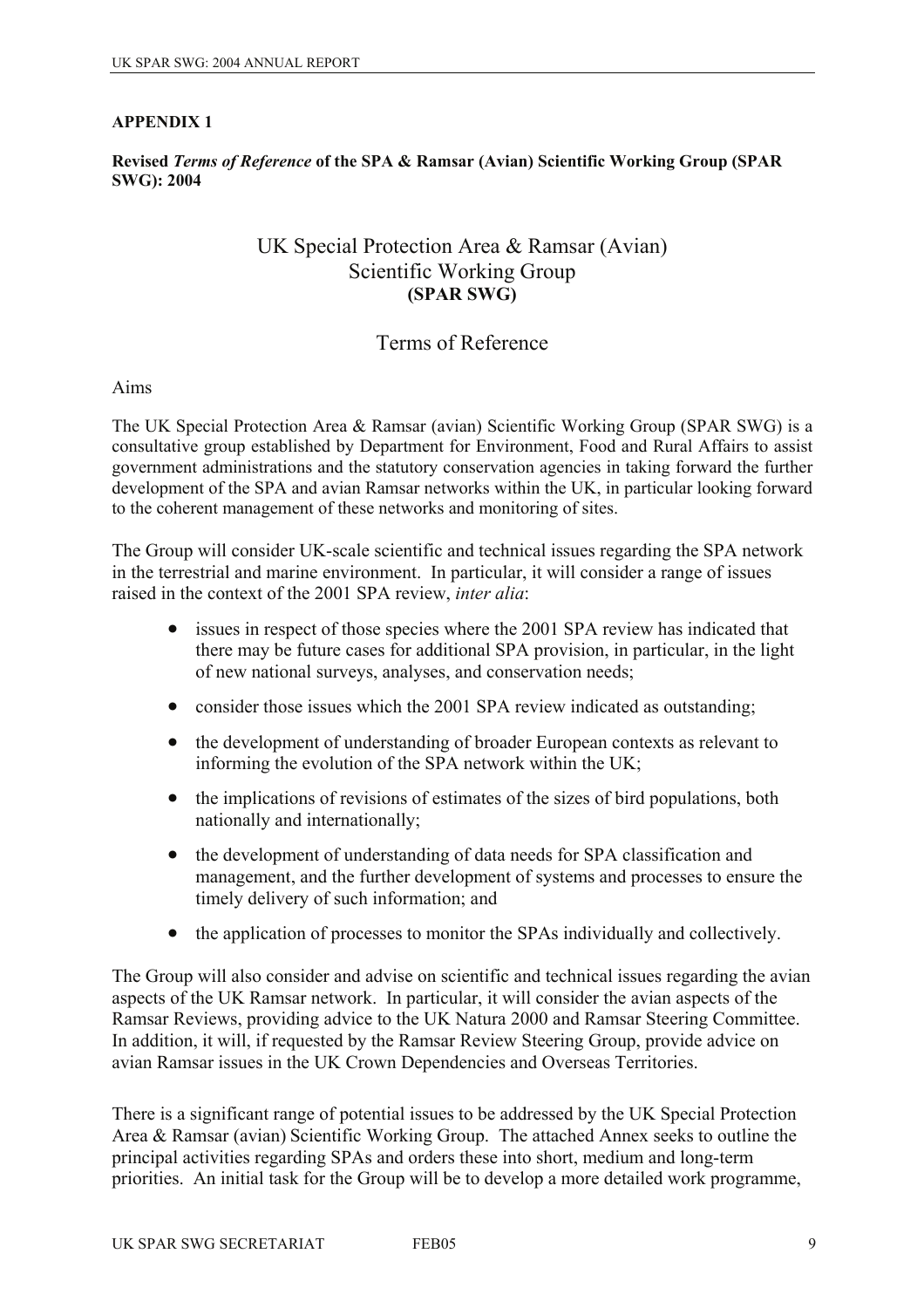with key 'milestones', based on this Annex. The work programme will also include elements previously identified by the UK Ramsar Review Steering Group.

The activities of the Working Group in assisting government to meet the scientific and technical requirements of the Birds Directive will be complemented by discussions taking place within each of the countries. It will work closely with the UK Natura 2000 and Ramsar Steering Committee. A UK Natura 2000 and Ramsar Forum will provide an opportunity for stakeholders to consider broader issues regarding the development and management of the Natura 2000 and Ramsar networks.

## Composition

The Group will be representative of the Government departments/devolved administrations and their statutory agencies across the UK, Joint Nature Conservation Committee (JNCC), and representation from the voluntary conservation sector as well as other stakeholder groups. The Group will thus comprise representatives of: Department of the Environment, Food and Rural Affairs; Scottish Executive; National Assembly of Wales; English Nature; Scottish Natural Heritage; Countryside Council for Wales; Environment and Heritage Service; JNCC; and a representative selection of voluntary conservation agencies plus other stakeholder groups, such as those representing land-owning, land management, water industry, marine and business sectors, with the necessary scientific expertise.

On occasion, representatives from other organisations may be asked to attend where there is the need for information of a specific nature to be discussed by the Group.

## Method of operation

It is anticipated that the Group will hold about three meetings per year, with actions between these periods being taken forward by electronic communications.

## **Chair and Secretariat**

The Chair will be appointed by government prior to the first meeting. The Secretariat will be provided by JNCC who will convene and support the Group.

#### Sub-groups

It may, from time-to-time, be desirable to establish smaller sub-groups to resolve certain issues. These will be time-limited and will focus on concluding specific tasks on behalf of the Working Group as a whole.

## Reporting

The Scientific Working Group will provide regular updates of its activity to the UK Natura 2000 and Ramsar Steering Committee.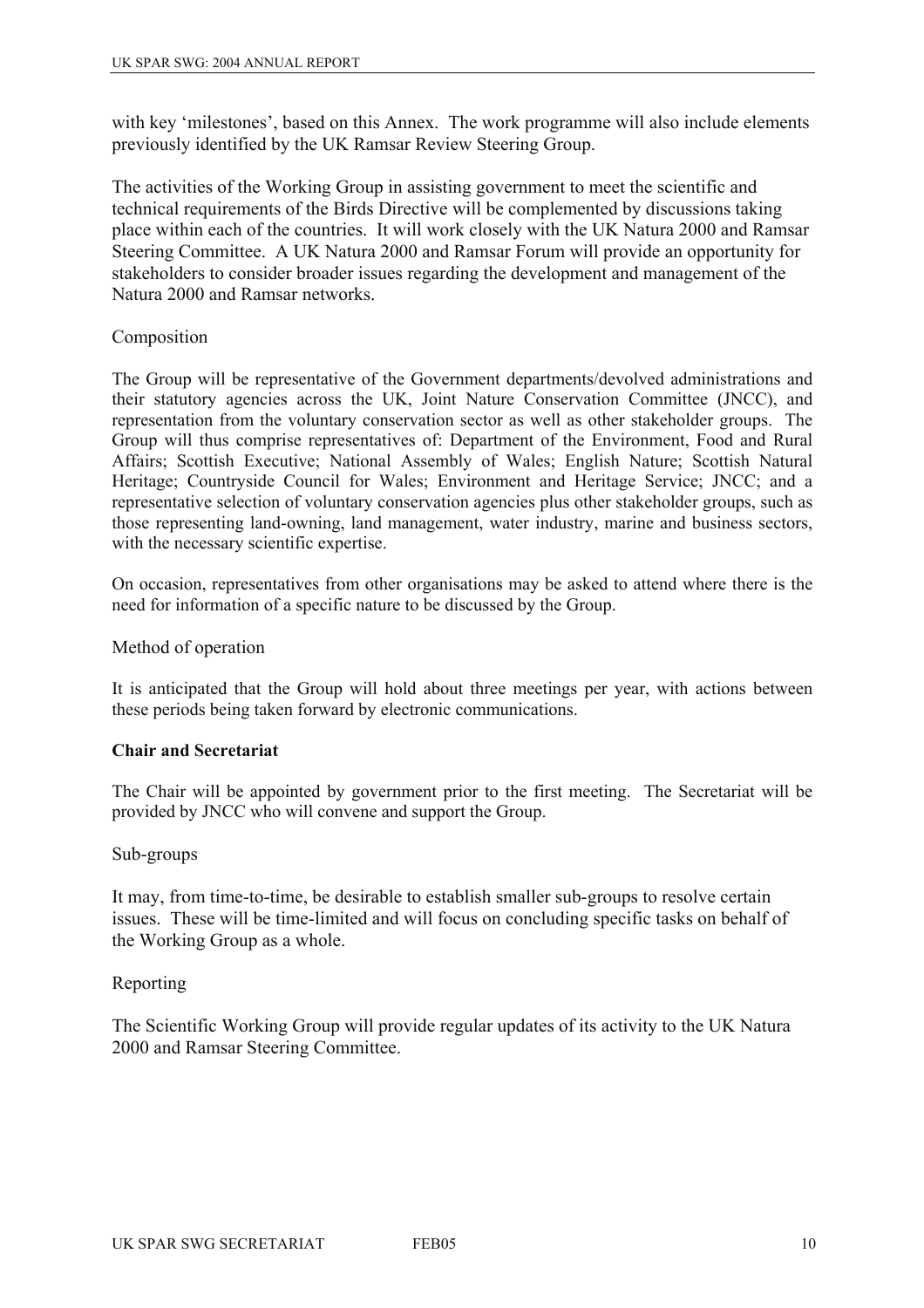## Issues for attention

The Scientific Group will develop a work programme with priority given to the following issues:

- 1. Appraisal of any further sites/boundaries/species which may qualify on the basis of high quality data from the 1992/97 data window of the 2001 network review.
- 2. Development of a strategic approach to further work to resolve issues outstanding from the 2001 Review.
- 3. Appraisal of further sites based on substantial high quality datasets collected during 1997- 2000, and later 2001-2004.
- 4. Development of a strategic approach to the collection and interpretation of new data, information on population sizes, and site monitoring.
- 5. 'Sweep-up' review of outstanding network needs commencing with data window concluding 2005/6 (*i.e.* review starting in autumn 2006) informed by outcomes of monitoring processes.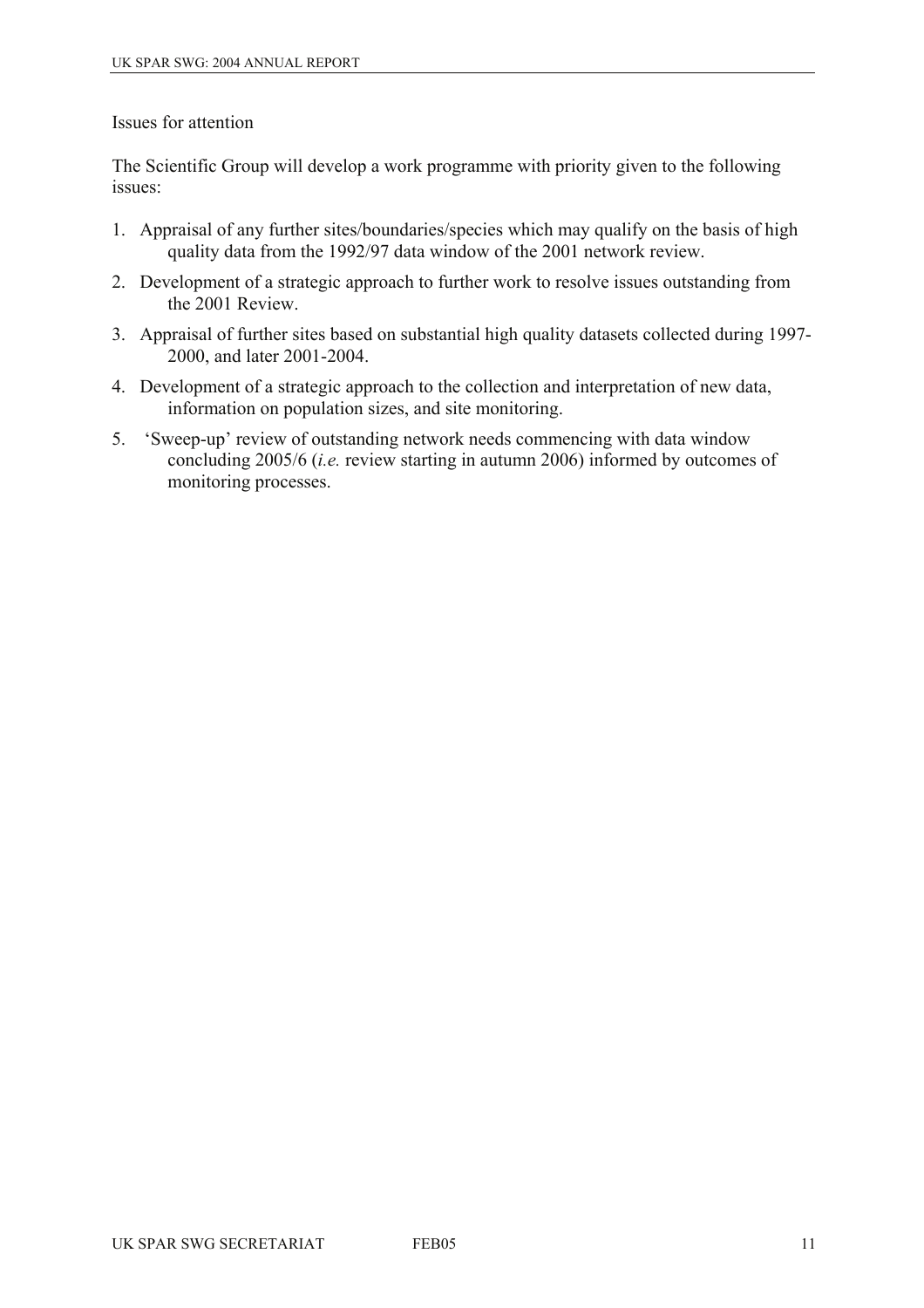#### **List of briefing papers presented to the SPAR Scientific Working Group during 2003**

Note: Many of these papers are available from the JNCC website. However, some of the papers presented to the Group were confidential in nature and so will not be published (they are denoted by an asterisk). In addition, some papers were preliminary or draft briefings and most of these will not be published (these are noted).

#### **January 2004**

- ♦ Paper from the *Natura 2000 & Ramsar Steering Committee* on the application of the UK SPA Selection Guidelines
- $\bullet$  Letter from the Chair of the *Natura 2000 & Ramsar Steering Committee* (dated 26<sup>th</sup> January 2004) on the application of the UK SPA Selection Guidelines
- Draft 2003 Annual Report of the SPAR SWG
- Ramsar Review: work programme and timetable for UK avian elements (Defra/JNCC paper)
- ♦ Analysis of aerial survey data for Liverpool Bay (JNCC PowerPoint presentation; not available on website)
- Treatment of Goosander populations in the UK (preliminary briefing; WWT)
- Review of SPA suite for Spotted Crakes (preliminary briefing; JNCC)\*
- Short information paper: SPAs for Ring Ouzels (EN)
- Implications of the 2003 national corncrake survey for the UK SPA network: a paper by the RSPB for the UK SPA Scientific Working Group\*

#### **May 2004**

- 2003 Annual Report
- ♦ Comparison of the UK Ramsar network with the UK SPA and IBA networks: a discussion report. Baker, H & Chambers, D. May 2004, unpublished JNCC report.
- ♦ Generic guidelines for extending the boundary to existing northern fulmar colony SPAs. McSorley, CA, Webb, A, Dean, BJ, & Reid JB, 2004. Draft JNCC Report
- Do gulls use coastal waters for maintenance activities? A review. O 'Brien, S. 2003. Unpublished report to JNCC.
- ♦ The Birds Common Standards Monitoring Guidance (JNCC PowerPoint presentation; not available on website; full CSM guidance at [www.jncc.gov.uk/csm\)](http://www.jncc.gov.uk/csm)
- Progress in Review of SPA suite for chough: An information paper for the SPAR SWG (SNH)\*
- $\cdot$  SPAs for chough in Wales update on progress (CCW)\*
- $\bullet$  Implications of the 2003 national golden eagle survey for the UK SPA network (RSPB) $^*$
- Red kites in Scotland and the UK SPA suite (with notes on the situation in England and Wales) (SNH/EN/CCW)\*
- Sea eagles in Scotland and the UK SPA suite (SNH)\*
- ♦ Ospreys in Scotland and the UK SPA suite (SNH)\*

#### **September 2004**

- $\bullet$  Letter from the Chair of the *Natura 2000 & Ramsar Steering Committee* (dated 27<sup>th</sup> September 2004) on the role of the SPAR SWG
- Draft advisory note on implementation of the Convention on Wetlands (Ramsar) for birds in the UK (as part of the Ramsar Review)
- $\bullet$  Update on the work of the Chough SPA sub-group (JNCC; preliminary briefing)
- $\cdot$  Treatment of Goosander populations in the UK (JNCC/WWT)
- Review of SPA suite for Spotted Crakes (JNCC)\*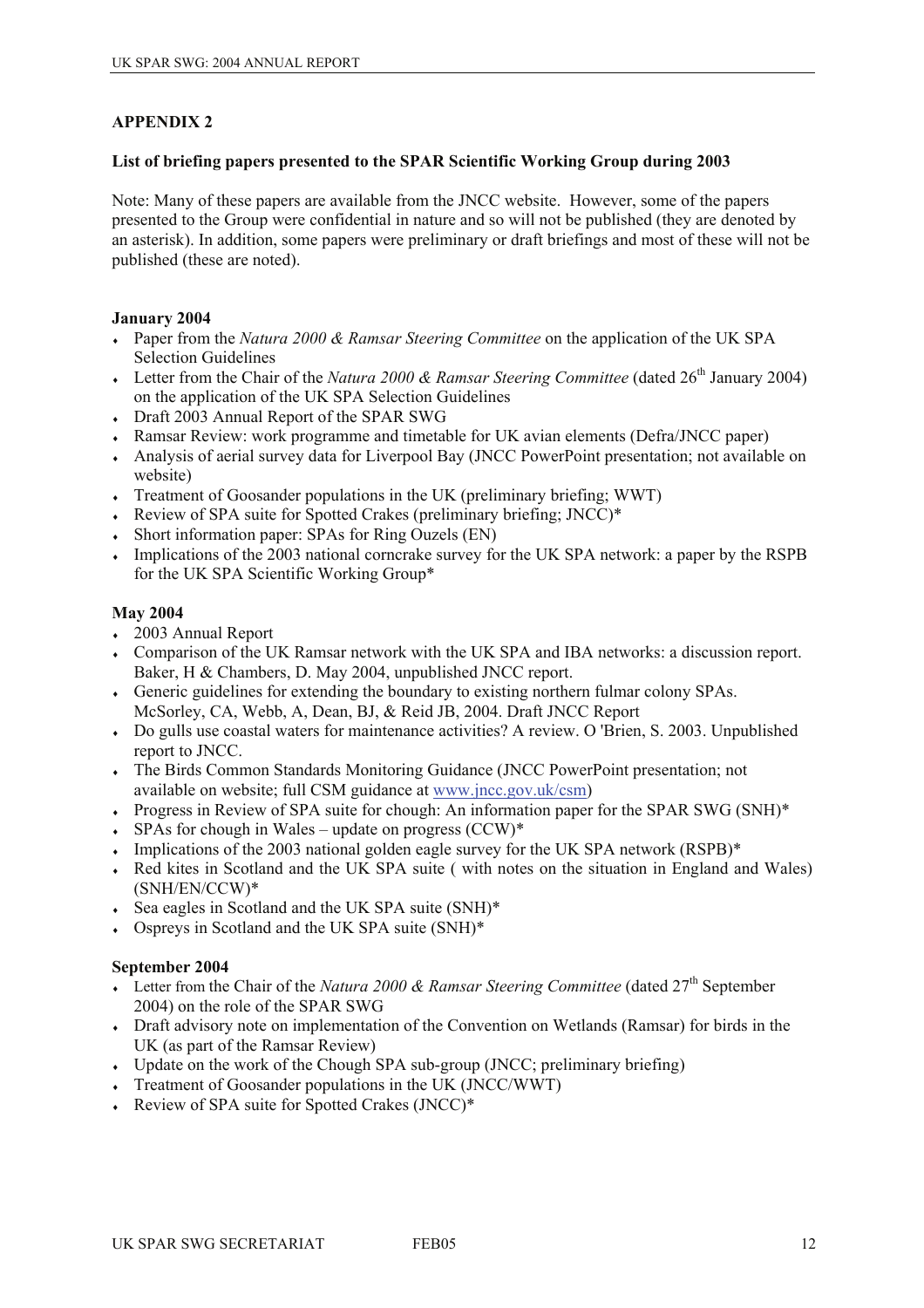**Letter from the Chair of the** *Natura 2000 & Ramsar Steering Committee* **dated 27th September 2004: the role of the SPAR SWG** 

**Zone 1/10, Temple Quay House**  2 The Square Temple Quay Bristol BS1 6EB

Telephone Website **www.defra.gov.uk** 



Dr Ian Bainbridge Chair UK SPA Scientific Working Group 1J-77, Victoria Quay EDINBURGH EH6 6OO

27 September 2004

Dear Ian

#### **SPA/R SCIENTIFIC WORKING GROUP**

I recently met colleagues in the devolved administrations to discuss Natura policy issues and undertook to write to you on issues relating to SPAs, including the SPA/Ramsar Scientific Working Group's terms of reference and forward work programme.

We agreed that a clearer strategic approach was needed by the UK to determine whether additions were needed to the UK SPA list in the light of new data. It was agreed that this should involve periodic strategic review by JNCC of the UK SPA network. For clarification this would incorporate the existing approach followed in the UK by publication of the SPA Review in 2001, which updated the assessment of UK SPAs published in 1992. We agreed that the next review should commence in 2008 with publication anticipated in 2010.

In the meantime, the role of the SWG remains as set out in its agreed terms of reference, to focus on those gaps already identified in the 2001 Review; consider species for which additional SPA may be necessary in the light of new data, analysis, and conservation needs; and the monitoring of populations for the purposes of monitoring the SPA network. The SWG remains an advisory group to Government, which will assist us in focussing the work of country agencies and the JNCC in selecting possible SPA or extensions to SPA in the light of data developments. The SWG has brought and should continue to bring to the attention of Government, through the Natura 2000 and Ramsar Committee and Forum, conclusions based on its assessment of datasets. Its purpose is to provide transparency and accountability within the site review process and draw upon the wider expertise of stakeholders. That said, it will - of course - be for the JNCC, working with the country agencies, to provide formal advice to Government in respect of possible new or amended SPAs. It appears to me that with the best intentions this split of responsibilities has become muddied.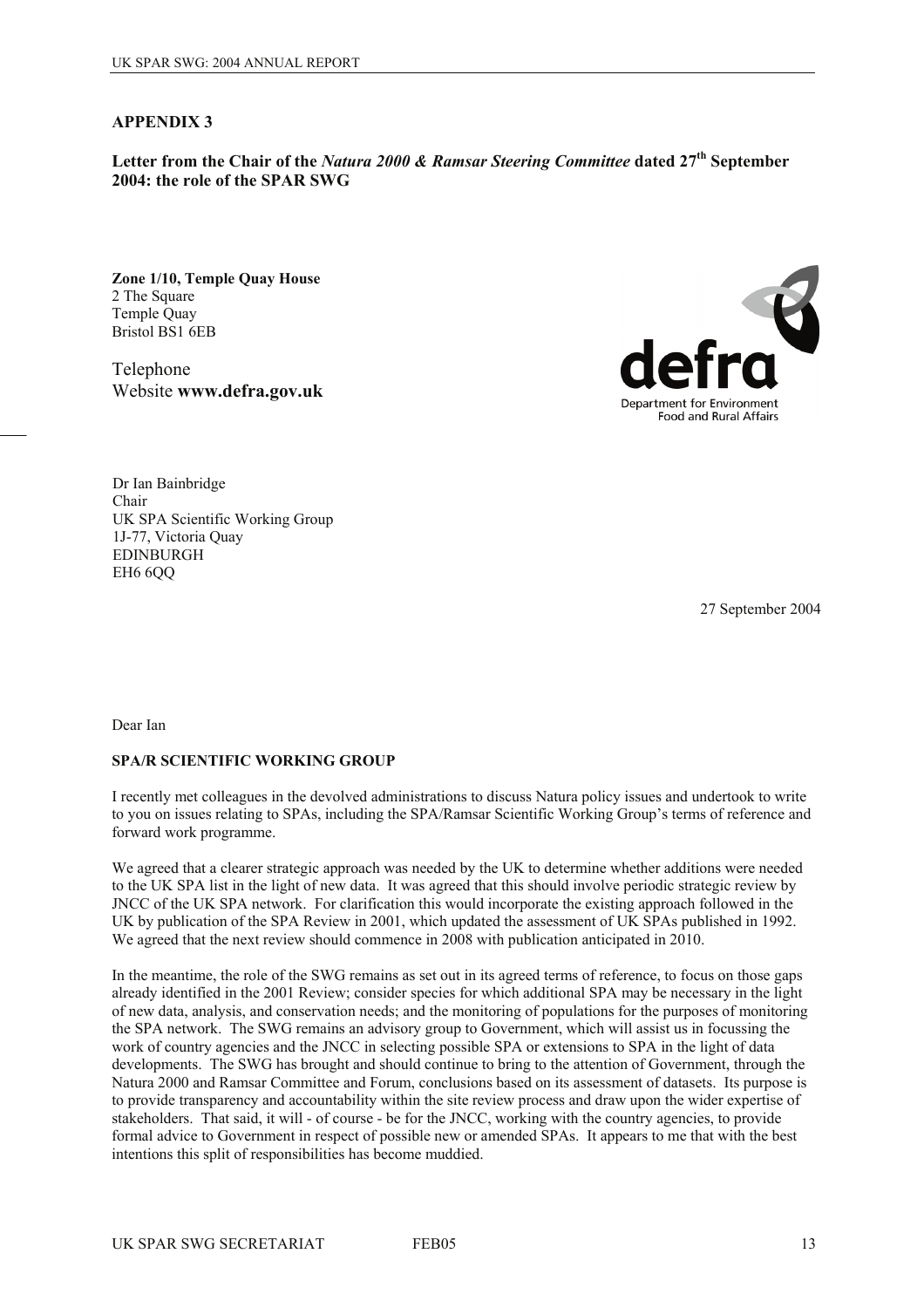I am conscious that the SPA SWG has recently been involved in some rather difficult discussions on additions to the SPA network, most notably the chough. In such cases it is for the SWG to advise Government and its agencies on the suitability of data to be used in the consideration of SPA lists, in line with the ToR calling for it to review the outstanding issues listed in the 2001 Review. Decisions about how these data should be used in a consistent and applicable manner and subsequent advice on site selection remain part of the JNCC's function in ensuring common standards are applied.

As you know, one of the current tasks of the Group is to consider new datasets as they became available and these are then put to the Natura 2000 and Ramsar Committee for endorsement. In order that we can make best use of the results, and the SPA SWG can contribute to the strategic review outlined above, I should be grateful if you would look at how a structured approach to consideration of information from new datasets could be adopted e.g. to consider how we could look across the results of surveys for different species that use similar habitat types to provide more joined-up recommendations that achieve the best conservation outcomes within the limited resources available and avoiding duplication of effort. A more strategic programme for consideration of the need for change that is closely linked to monitoring plans was envisaged in the original terms of reference which state that a priority issue for attention will be the development of a strategic approach to the collection and interpretation of new data, information on population sizes and site monitoring.

As part of this process it may be appropriate for the group to pause and re-examine its work programme to prioritise the major issues, particularly those in the original terms of reference. The terms of reference acknowledged that there was a significant range of potential issues to be addressed and I understand that members of the Group have recently been asked to comment on the work programme. This should not therefore represent an additional task for the group.

I am also asking David Stroud to convene a further meeting on chough in the light of my comments in paragraphs 3 and 4 above, since it is the JNCC's role to advise Government on the suite required by the UK to comply with the Directive and they are best placed to assess the application of common standards. He will no doubt update you on these discussions in due course.

Yours sincerely

Martin Capstick Chair of Natura 2000 and Ramsar Committee

**Direct Line** 0117 372 8233 **GTN** 1371-8233 Fax **0117 372 8182** GTN **1371-8182 Email** martin.capstick@defra.gsi.gov.uk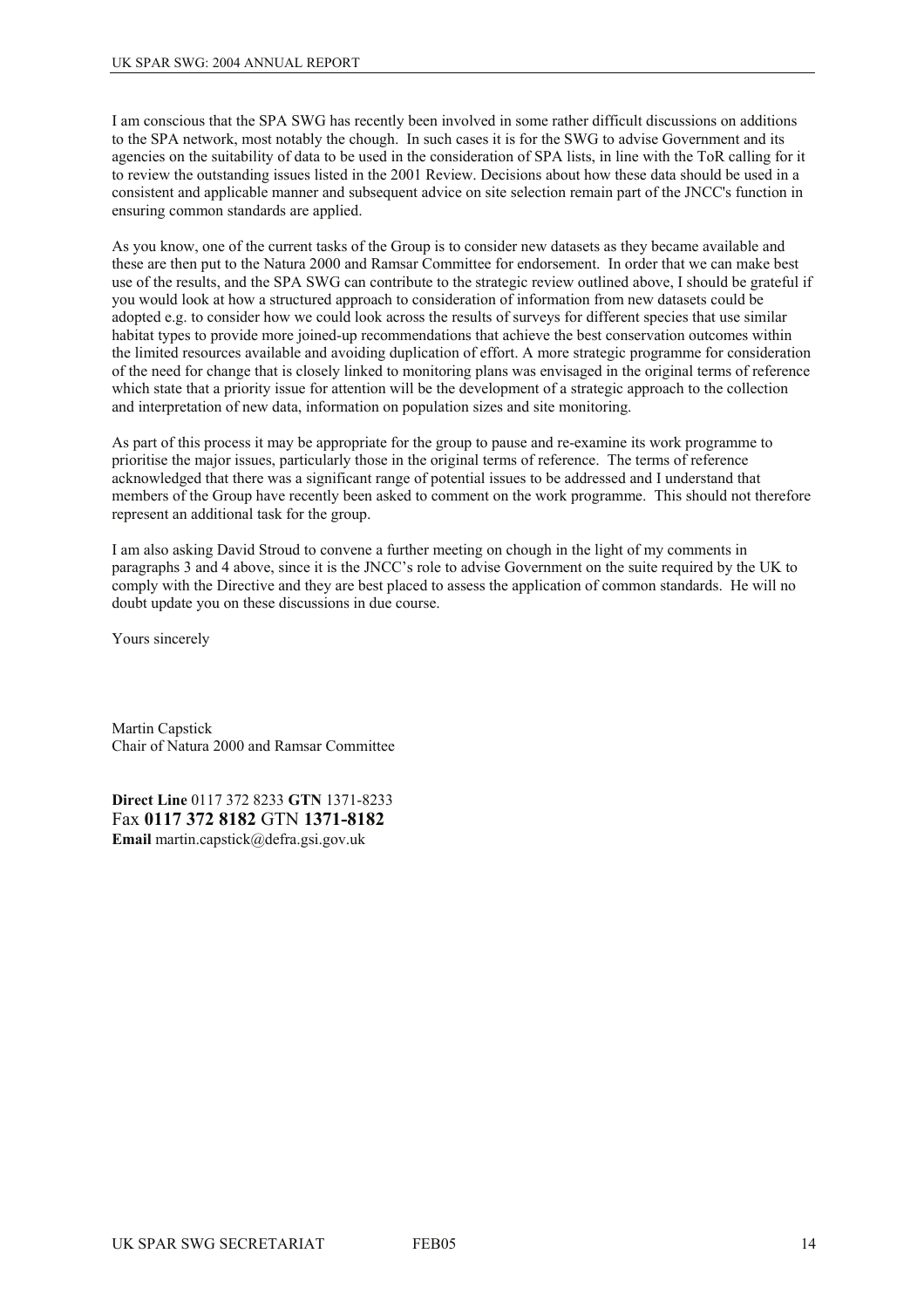**Advisory note from the SPAR SWG to the Chairs of the** *Natura 2000 & Ramsar Steering Committee* **and the** *Ramsar Review Steering Group* **on avian elements of the Ramsar Review** 

#### **UK RAMSAR REVIEW**

#### **SPA & RAMSAR (AVIAN) SCIENTIFIC WORKING GROUP**

#### **ADVISORY NOTE ON IMPLEMENTING THE RAMSAR CONVENTION FOR BIRDS: INFORMED BY THE COMPARISON OF THE UK RAMSAR NETWORK AGAINST THE UK SPA AND IBA NETWORKS**

The SPAR SWG recommends to the Natura 2000 & Ramsar Steering Committee and the Ramsar Review Steering Group that they consider the following advice when agreeing on the further development of the UK Ramsar Network.

In order to meet the objectives of the Convention on Wetlands (Ramsar) and hence achieve a coherent and comprehensive UK Ramsar List, the current review should be used to inform the designation of new Ramsar sites, extensions to existing sites and addition of new qualifying features to existing sites, where they have been clearly demonstrated to meet the Ramsar Criteria.

In support of further development of the UK Ramsar List the following principles should be adhered to:

- Implementation of the Convention on Wetlands should be consistent for all birds that are ecologically dependent on wetlands.
	- $\circ$  The review has highlighted the need for a consistent approach to seabirds<sup>[8](#page-14-0)</sup> and it is recommended that relevant wetland habitats<sup>[9](#page-14-1)</sup> that support internationally, and where relevant nationally, important numbers of seabirds or assemblages of more than 20,000 individual waterbirds (to include seabirds) in any season should be considered for Ramsar designation.
	- The review has also highlighted the need for a consistent approach to sedentary wetland birds<sup>[1](#page-14-2)0</sup> and it is recommended that relevant wetland habitats (as defined by the Convention) that support internationally, and where relevant nationally, important numbers of sedentary wetland birds or assemblages of more than 20,000 individual waterbirds (to include sedentary wetland birds) in any season should be considered for Ramsar designation.
- Criterion  $2<sup>11</sup>$  $2<sup>11</sup>$  $2<sup>11</sup>$  of the Convention on Wetlands should be fully implemented.
	- o It is recommended that relevant wetland habitats (as defined by the Convention) that support nationally important populations of wetland birds that are listed as globally threatened by IUCN, in Appendix 1 of the Convention on Migratory Species, or are of high conservation concern in the  $UK<sup>12</sup>$  $UK<sup>12</sup>$  $UK<sup>12</sup>$  should be considered for Ramsar designation.

 $\overline{\phantom{a}}$ 

<span id="page-14-0"></span><sup>&</sup>lt;sup>8</sup> Seabirds are taken to be any species in the families Procellariidae, Hydrobatidae, Sulidae, Phalacrocoracidae, Stercorariidae, Laridae, Sternidae and Alcidae

<span id="page-14-1"></span><sup>&</sup>lt;sup>9</sup> All habitats used by seabirds in any season, including inland habitats and also those marine/coastal habitats listed in Appendix 1

<span id="page-14-2"></span><sup>&</sup>lt;sup>10</sup> A full list of relevant species can be developed, but will include mute swan, native North Scottish greylag goose and black guillemot

<span id="page-14-3"></span> $11$  The agreed UK interpretation of Criterion 2: Sites of national importance for wetland species categorised by IUCN as Critical, Endangered and Vulnerable, or on CMS Appendix I, or sites of national importance for species identified as vulnerable, endangered or critically endangered under national endangered species legislation/programmes, or included on BAP lists or other sources where relevant

<span id="page-14-4"></span><sup>&</sup>lt;sup>12</sup> See appendix 2 for possible species. The SPAR SWG recommends that the 2002 *Birds of Conservation Concern red list* be the source of these species (see Appendix 2)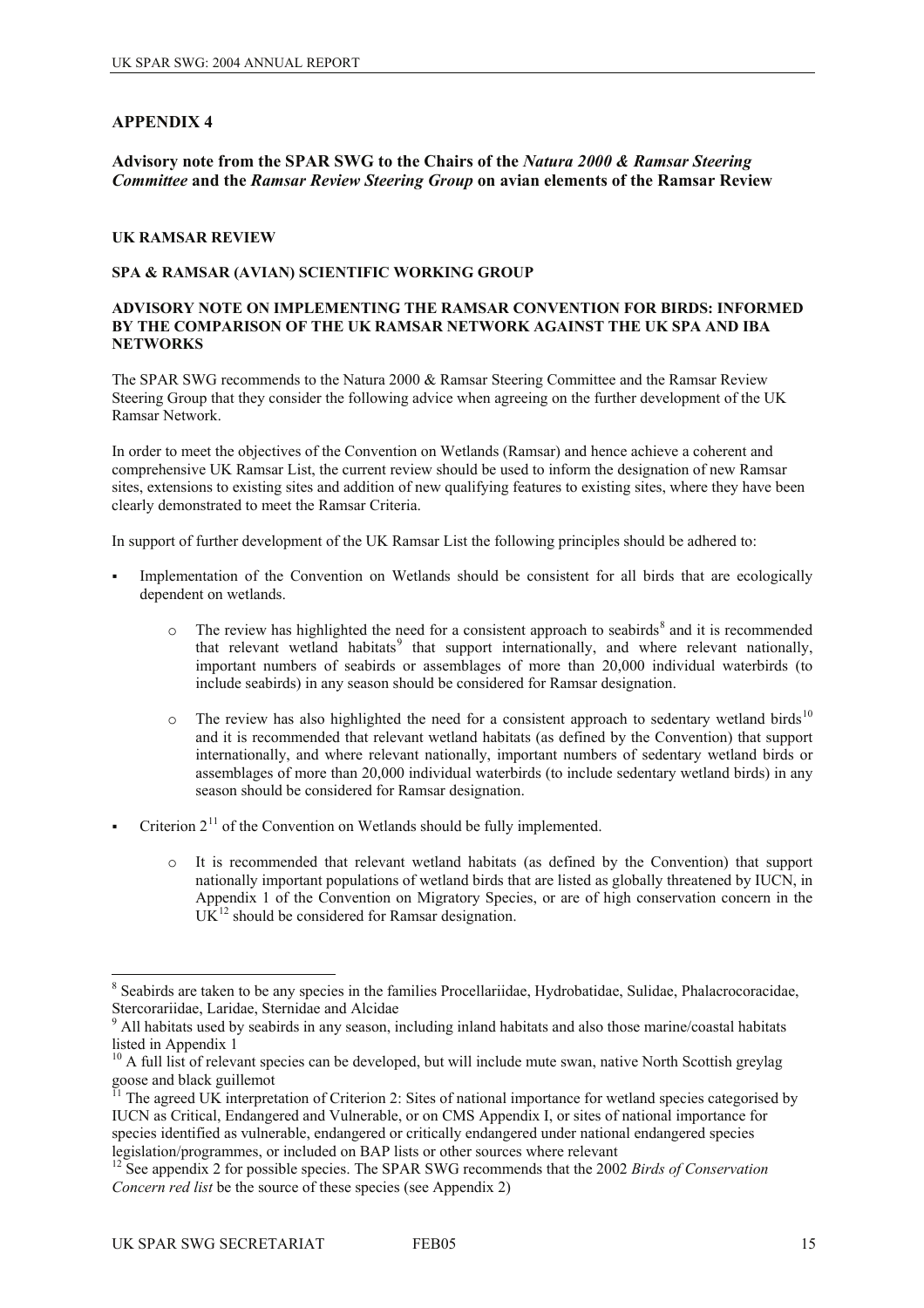To assist in implementing the above advice, the Natura 2000 & Ramsar Steering Committee and Ramsar Review Steering Group are invited to note the detailed analysis already presented in Baker & Chambers  $(2004)^{13}$  $(2004)^{13}$  $(2004)^{13}$ , recognising the need for further work.

<span id="page-15-0"></span> $\overline{\phantom{a}}$ 13 Baker, H & Chambers, D (2004) *UK Ramsar Review. Comparison of the UK Ramsar network with the UK SPA and IBA networks: a discussion report*. Unpublished report to the SPA & Ramsar (avian) Scientific Working Group, May 2004. Joint Nature Conservation Committee, Peterborough.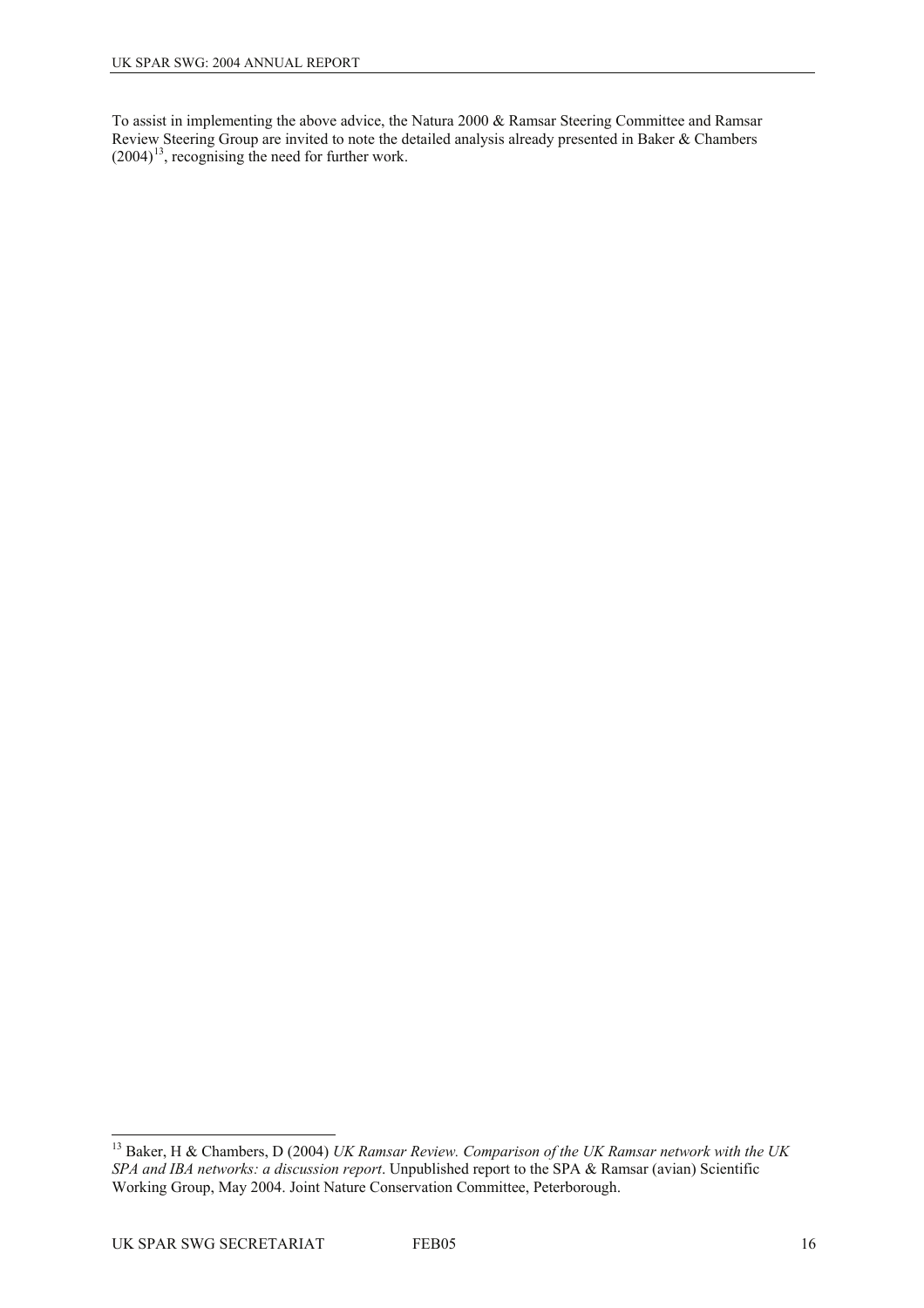#### [**Appendix 1]**

**Definitions of marine wetlands within the Ramsar Convention that may be relevant for seabirds and a UK comparison against the EU Habitats Directive Annex I habitat definitions** 

## **The Ramsar Convention definition of "wetland" and classification system for wetland type**

Under the Convention on Wetlands (Ramsar, Iran, 1971) "wetlands" are defined by Articles 1.1 and 2.1 as shown below:

## **Article 1.1:**

*"For the purpose of this Convention wetlands are areas of marsh, fen, peatland or water, whether natural or artificial, permanent or temporary, with water that is static or flowing, fresh, brackish or salt, including areas of marine water the depth of which at low tide does not exceed six metres."*

**Article 2.1** provides that wetlands:

*"may incorporate riparian and coastal zones adjacent to the wetlands, and islands or bodies of marine water deeper than six metres at low tide lying within the wetlands".*

## **Ramsar Classification System for Wetland Type**

The codes are based upon the Ramsar Classification System for Wetland Type as approved by Recommendation 4.7 and amended by Resolution VI.5 of the Conference of the Contracting Parties. The categories listed herein are intended to provide only a very broad framework to aid rapid identification of the main wetland habitats represented at each site.

## **Marine/Coastal Wetlands**

A -- **Permanent shallow marine waters** in most cases less than six metres deep at low tide; includes sea bays and straits.

B -- **Marine subtidal aquatic beds**; includes kelp beds, sea-grass beds, tropical marine meadows.

D -- **Rocky marine shores**; includes rocky offshore islands, sea cliffs.

E -- **Sand, shingle or pebble shores**; includes sand bars, spits and sandy islets; includes dune systems and humid dune slacks.

F -- **Estuarine waters**; permanent water of estuaries and estuarine systems of deltas.

## G -- **Intertidal mud, sand or salt flats**.

H -- **Intertidal marshes**; includes salt marshes, salt meadows, saltings, raised salt marshes; includes tidal brackish and freshwater marshes.

J -- **Coastal brackish/saline lagoons**; brackish to saline lagoons with at least one relatively narrow connection to the sea.

K -- **Coastal freshwater lagoons**; includes freshwater delta lagoons.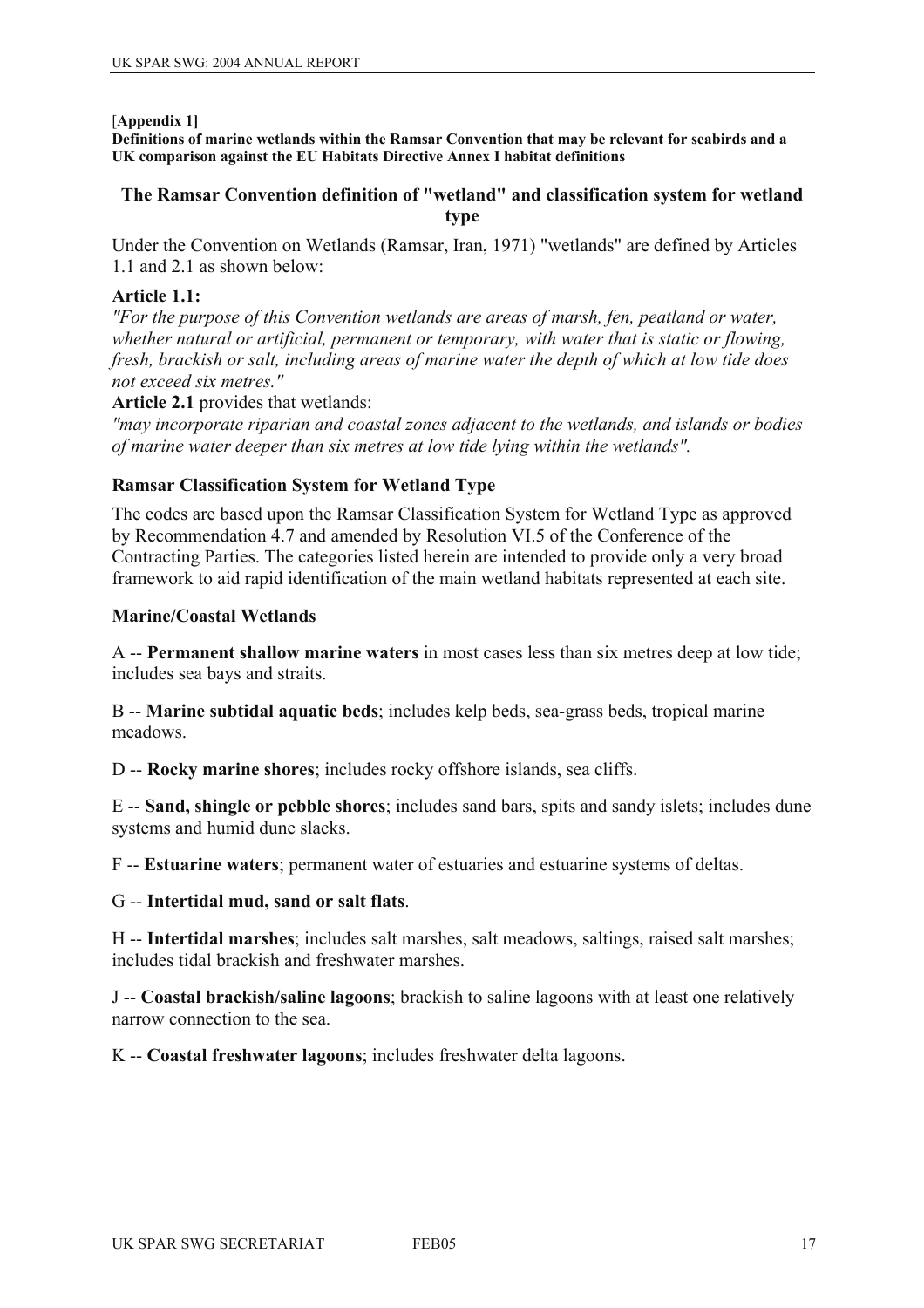| Habitats Directive Annex I habitats with their corresponding Ramsar wetland types <sup>14</sup> |  |  |
|-------------------------------------------------------------------------------------------------|--|--|

|                  |                                                                                                                                       | Ramsar type is $\sim$ equivalent to related Annex I habitat |                 |                                             |                                    |  |
|------------------|---------------------------------------------------------------------------------------------------------------------------------------|-------------------------------------------------------------|-----------------|---------------------------------------------|------------------------------------|--|
|                  | Ramsar type is wider than related Annex I habitat<br>$\geq$                                                                           |                                                             |                 |                                             |                                    |  |
|                  | Ramsar type is narrower than related Annex I habitat<br><                                                                             |                                                             |                 |                                             |                                    |  |
|                  | #<br>Ramsar type and related Annex I habitat overlap<br>Non-wetland coastal habitat relevant under Article 2.1 of the Convention only |                                                             |                 |                                             |                                    |  |
|                  | $\overline{\mathbf{c}}$                                                                                                               |                                                             |                 |                                             |                                    |  |
| <b>Habitats</b>  |                                                                                                                                       | <b>Habitats Directive Annex I feature</b>                   | $>$ < = $C$     | Ramsar                                      | <b>Ramsar wetland type</b>         |  |
| <b>Directive</b> |                                                                                                                                       | $(* = priority habitat)$                                    | or $#$          | wetland                                     |                                    |  |
| feature          |                                                                                                                                       |                                                             |                 | type code                                   |                                    |  |
| code             |                                                                                                                                       |                                                             |                 |                                             |                                    |  |
| 1110             |                                                                                                                                       | Sandbanks which are slightly covered by                     | $\#$            | A                                           | Permanent shallow marine waters    |  |
|                  | sea water all the time                                                                                                                |                                                             |                 |                                             |                                    |  |
| 1110             |                                                                                                                                       | Sandbanks which are slightly covered by                     |                 | B                                           | Marine subtidal aquatic beds       |  |
|                  | sea water all the time                                                                                                                |                                                             |                 |                                             |                                    |  |
| 1130             | Estuaries                                                                                                                             |                                                             | $\#$            | Ε                                           | Sand, shingle or pebble shores     |  |
| 1130             |                                                                                                                                       | Estuaries                                                   |                 | $\overline{F}$                              | Estuarine waters                   |  |
| 1130             | Estuaries                                                                                                                             |                                                             | $\prec$<br>$\#$ | G                                           | Intertidal mud, sand or salt flats |  |
|                  |                                                                                                                                       |                                                             | $\overline{H}$  | ${\bf E}$                                   |                                    |  |
| 1140             |                                                                                                                                       | Mudflats and sandflats not covered by                       |                 |                                             | Sand, shingle or pebble shores     |  |
|                  |                                                                                                                                       | seawater at low tide                                        |                 |                                             |                                    |  |
| 1140             |                                                                                                                                       | Mudflats and sandflats not covered by                       | $\#$            | G                                           | Intertidal mud, sand or salt flats |  |
|                  |                                                                                                                                       | seawater at low tide                                        |                 |                                             |                                    |  |
| 1150             |                                                                                                                                       | Coastal lagoons*                                            | >               | J                                           | Coastal brackish/saline lagoons    |  |
| 1160             |                                                                                                                                       | Large shallow inlets and bays                               | $\#$            | $\mathbf{A}$                                | Permanent shallow marine waters    |  |
| 1160             |                                                                                                                                       | Large shallow inlets and bays                               | $\#$            | $\mathbf B$                                 | Marine subtidal aquatic beds       |  |
| 1160             |                                                                                                                                       | Large shallow inlets and bays                               | $\#$            | D                                           | Rocky marine shores                |  |
| 1160             |                                                                                                                                       | Large shallow inlets and bays                               | $\#$            | E                                           | Sand, shingle or pebble shores     |  |
| 1170             | Reefs                                                                                                                                 |                                                             | #               | $\mathbf{A}$                                | Permanent shallow marine waters    |  |
| 1170             | Reefs                                                                                                                                 |                                                             | #               | $\mathbf B$<br>Marine subtidal aquatic beds |                                    |  |
| 1170             | Reefs                                                                                                                                 |                                                             | $\#$            | D                                           | Rocky marine shores                |  |
| 1210             |                                                                                                                                       | Annual vegetation of drift lines                            | $\, > \,$       | E                                           | Sand, shingle or pebble shores     |  |
| 1220             |                                                                                                                                       |                                                             | #               | E                                           |                                    |  |
|                  |                                                                                                                                       | Perennial vegetation of stony banks                         |                 |                                             | Sand, shingle or pebble shores     |  |
| 1230             |                                                                                                                                       | Vegetated sea cliffs of the Atlantic and                    | $#$ / $C$       | D                                           | Rocky marine shores                |  |
|                  |                                                                                                                                       | <b>Baltic</b> coasts                                        |                 |                                             |                                    |  |
| 1310             |                                                                                                                                       | Salicornia and other annuals colonising                     | $\, > \,$       | H                                           | Intertidal marshes                 |  |
|                  |                                                                                                                                       | mud and sand                                                |                 |                                             |                                    |  |
| 1320             |                                                                                                                                       | Spartina swards (Spartinion maritimae)                      | >               | H                                           | Intertidal marshes                 |  |
| 1330             |                                                                                                                                       | Atlantic salt meadows (Glauco-                              | $\geq$          | H                                           | Intertidal marshes                 |  |
|                  |                                                                                                                                       | Puccinellietalia maritimae)                                 |                 |                                             |                                    |  |
| 1420             |                                                                                                                                       | Mediterranean and thermo-Atlantic                           | $\, > \,$       | H                                           | Intertidal marshes                 |  |
|                  |                                                                                                                                       | halophilous scrubs (Sarcocornetea                           |                 |                                             |                                    |  |
|                  | fruticosi)                                                                                                                            |                                                             |                 |                                             |                                    |  |
| 2110             |                                                                                                                                       | Embryonic shifting dunes                                    | $\mathbf C$     | E                                           | Sand, shingle or pebble shores     |  |
| 2190             |                                                                                                                                       | Humid dune slacks                                           | >               | E                                           | Sand, shingle or pebble shores     |  |
| 21A0             | Machairs                                                                                                                              |                                                             | $\#$            | E                                           | Sand, shingle or pebble shores     |  |
| 8330             |                                                                                                                                       | Submerged or partially submerged sea                        | $\#$            | A                                           | Permanent shallow marine waters    |  |
|                  | caves                                                                                                                                 |                                                             |                 |                                             |                                    |  |
|                  |                                                                                                                                       | Submerged or partially submerged sea                        |                 |                                             |                                    |  |
| 8330             |                                                                                                                                       |                                                             | $\#$            | $\mathbf D$                                 | Rocky marine shores                |  |
|                  | caves                                                                                                                                 |                                                             |                 |                                             |                                    |  |

 $\overline{a}$ 

<span id="page-17-0"></span><sup>14</sup> From; Moore, E, McLeod, C, Chambers, D & Betts, H (2004) *UK Ramsar Review (GB and Northern Ireland). JNCC analysis on distribution of nationally-threatened species (freshwater fish and vascular plants) and underrepresented SAC Annex I habitats*. Unpublished discussion paper prepared for Ramsar Review Steering Group meeting, July 2004. Joint Nature Conservation Committee, Peterborough.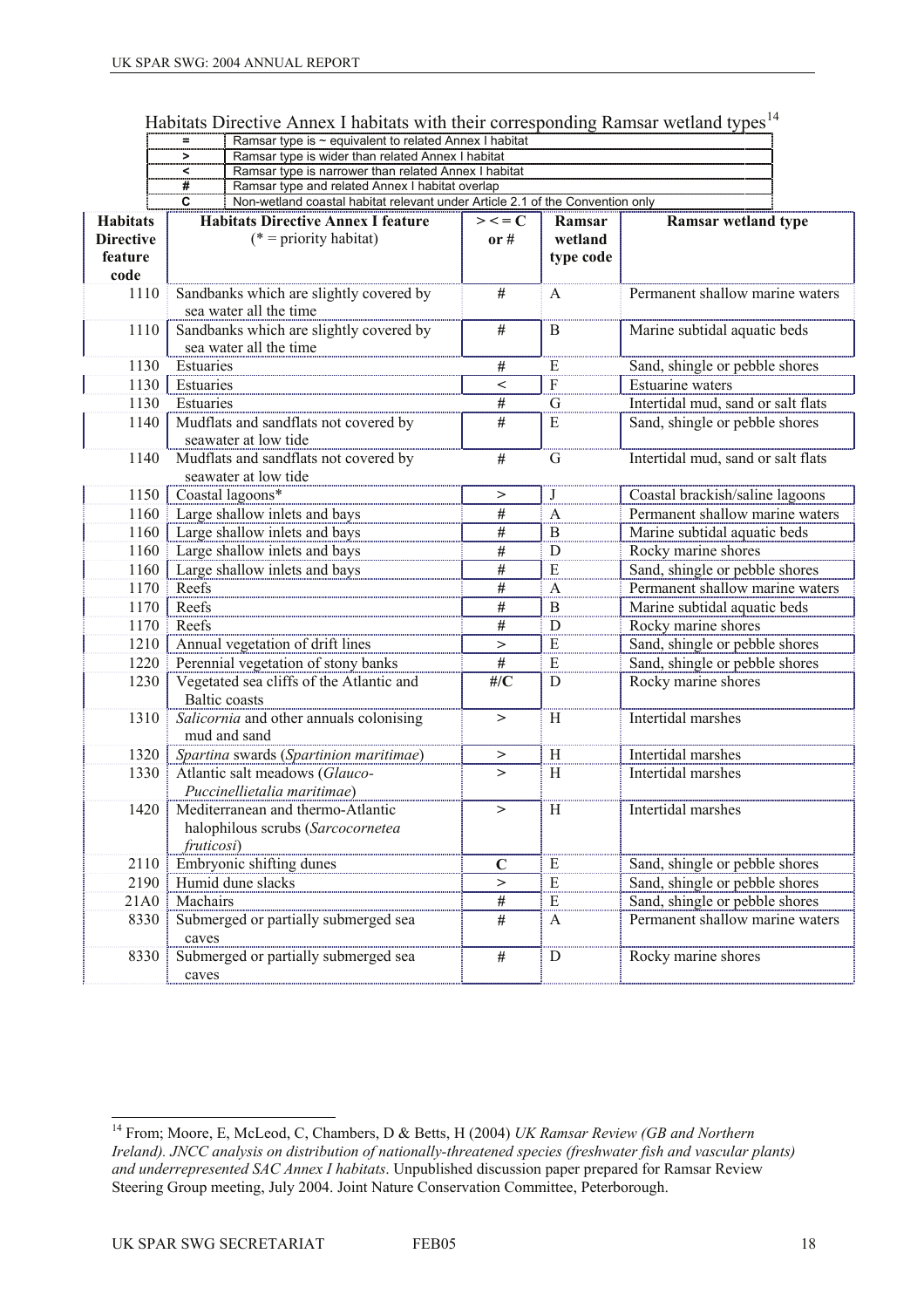#### **[Appendix 2]**

#### **UK bird species that may be considered under Criterion 2 of the Convention on Wetlands**

[Wetland species categorised by IUCN as Critical, Endangered and Vulnerable, or on CMS Appendix I, or species identified as vulnerable, endangered or critically endangered under national endangered species legislation/programmes, or included on BAP lists or other sources where relevant]

#### **IUCN Red Listed wetland birds in the UK**

Aquatic warbler Corncrake

#### **Convention on Migratory Species Appendix I wetland birds in the UK**

White-tailed eagle

#### **UK** *Birds of Conservation Concern* **(2002) red listed wetland birds <http://www.jncc.gov.uk/species/Birds/PosB/default.htm>**

*Aquatic warbler*  Bittern Black-tailed godwit (breeding population) Common scoter (breeding population) *Corncrake*  Marsh warbler Red-necked phalarope (breeding population) Reed bunting Roseate tern Savi's warbler *White-tailed eagle*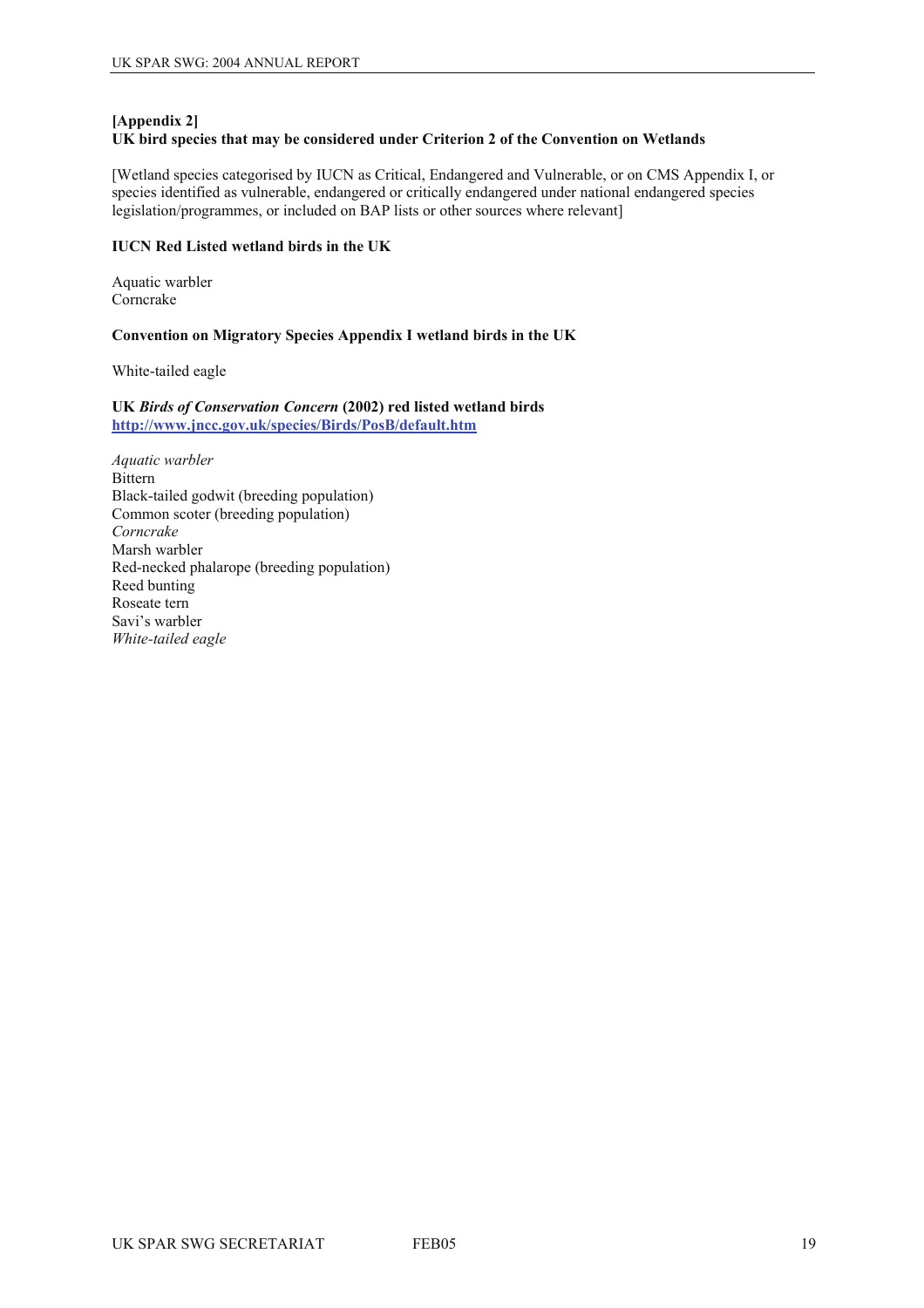**SPA & Ramsar (Avian) Scientific Working Group provisional work programme for 2005** 

#### **Items for short-term consideration by SPAR SWG that will be presented to the N2RSC for consideration during 2005/06 (agreed for attention prior to 2008 review)**

Chough: continuation of work of sub-group; outputs to SPAR SWG in May 2005 for consideration; finalise recommendations to the N2RSC by end 2005

Cropped Habitats Information Project (CHIP): complete project during 2005; finalise advice to N2RSC by summer 2006

Marine SPAs: review JNCC generic guidance on selecting SPAs for non-breeding waterbirds using marine waters and make recommendations to N2RSC as required

Marine SPAs: respond to JNCC consultation requests as and when necessary; make recommendations to N2RSC as required

2008 SPA Network Review: consider JNCC paper on possible scope of the review; make initial report to N2RSC by early 2006

Finalise guidance on the treatment of mixed migratory waterbird populations and submit for both peer-reviewed publication and as advice to N2RSC by end 2005

Examination of the roles and adequacy of the range of measures, including SPAs, implemented in the UK to meet the requirements of the Birds Directive (unlikely to report in 2005)

White-tailed Eagle: review additional information from the *Sea-eagle Team* on status and consider this in light of N2RSC guidance on treatment of re-introduced/re-establishing birds

Developing a framework for winter raptor monitoring (unlikely to report in 2005)

#### **Items for development/consideration by SPAR SWG in 2005 that will be included in the 2008 review (any outcomes will not be sent to N2RSC during 2005)**

Spotted Crake: finalise advice note on treatment under SPA Selection Guidelines

Peregrine: consider the results of the 2003 national survey

Consider further the small number of species for which taxonomic and/or migratory status is uncertain

Develop view on treatment of non-breeding, non-estuarine waterbirds, based on the Non-estuarine Waterbird Survey (NEWS), under the SPA Selection Guidelines

Develop guidelines on the use of new national population estimates in review of the SPA network

Consideration of SPA provision for Smew: finalise recommendations on treatment of Smew under the SPA Selection Guidelines

Best practice for bird surveys: finalise guidance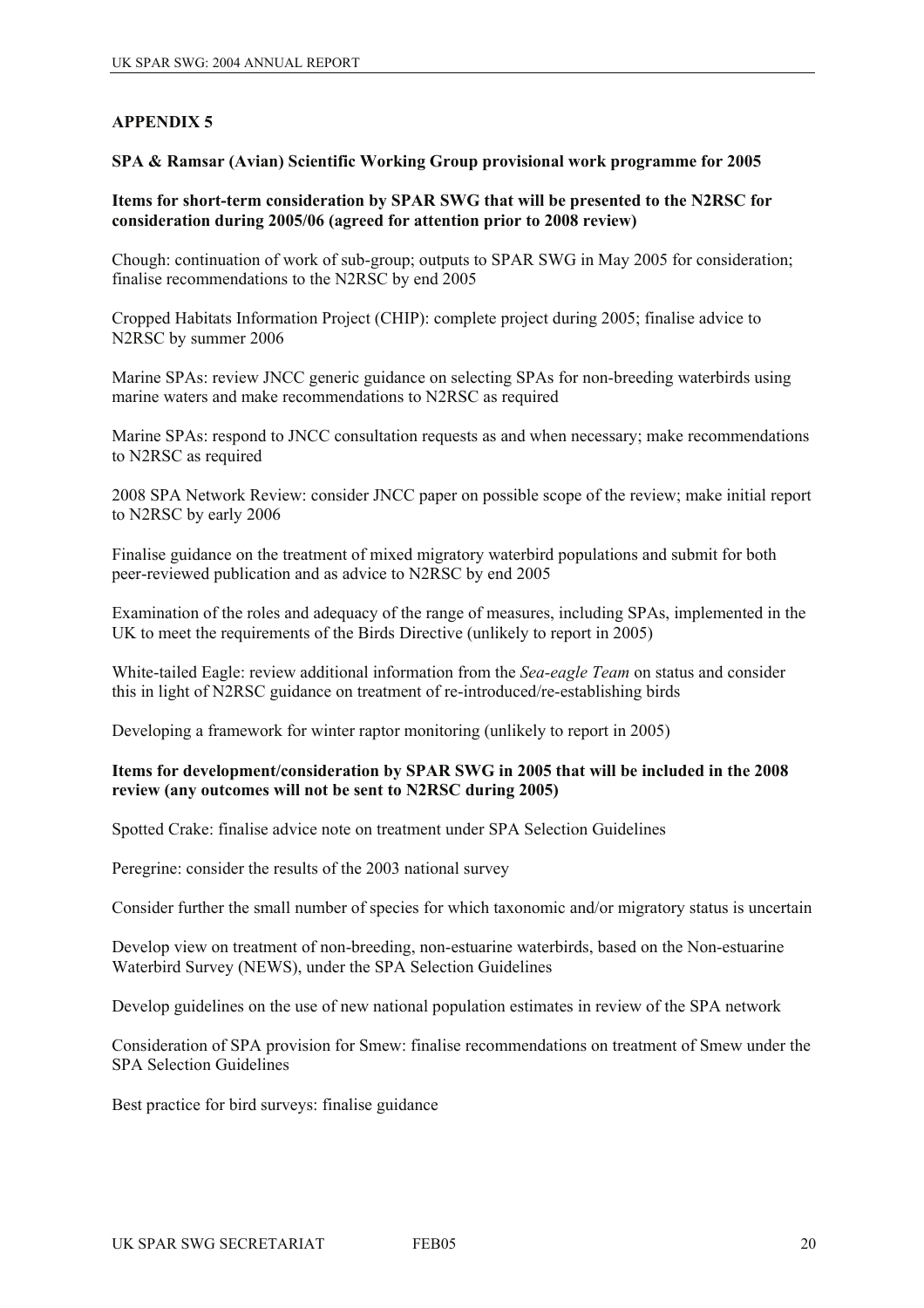## **Glossary**

| 2008 SPA Review                | A future review of the UK SPA network proposed by Defra in the<br>framework to the Terms of Reference of the SPAR SWG. |
|--------------------------------|------------------------------------------------------------------------------------------------------------------------|
| Biogeographical                | A group of birds which breed in a particular location (or group of                                                     |
| population                     | locations), breed freely within the group, and rarely breed or exchange                                                |
|                                | individuals with other groups.                                                                                         |
| <b>BTO</b>                     | British Trust for Ornithology; has existed since 1933 as an independent,                                               |
|                                | scientific research trust, investigating the populations, movements and                                                |
|                                | ecology of wild birds in the British Isles. The BTO's speciality is the                                                |
|                                | design and implementation of volunteer wild bird surveys.                                                              |
| <b>CHIP</b>                    | Cropped Habitats Information Project; a JNCC project to collate                                                        |
|                                | information on the use of cropped habitats by a range of birds. CHIP                                                   |
|                                | will inform consideration by the SPAR SWG of the need for                                                              |
|                                | designation of cropped habitats as SPAs.                                                                               |
| Common Standards               | The statutory conservation agencies' framework for monitoring the                                                      |
| Monitoring (CSM)               | condition of interest features on designated sites.                                                                    |
| <b>EC Marine Experts</b>       | The main objective of the Marine Expert Group, established by DG                                                       |
| <b>Working Group</b>           | Environment, is to develop a common understanding of the provisions                                                    |
|                                | of Natura 2000 relating to the marine environment in order to facilitate                                               |
|                                | the designation and future management of these areas by the Member                                                     |
|                                | States. The group includes representatives from governments and                                                        |
|                                | NGO <sub>s.</sub>                                                                                                      |
| <b>IBA</b>                     | Important Bird Area; a BirdLife International nomination of areas that                                                 |
|                                | meet specific selection criteria (see                                                                                  |
|                                | www.birdlife.net/vision/conservation_goals/sites.html).                                                                |
| Marine Natura 2000             | A statutory group, made up of government and conservation agency                                                       |
| Project Group                  | representatives, responsible for development of Natura 2000 in the                                                     |
|                                | marine environment and accountable to the Natura 2000 Steering                                                         |
|                                | Group. The group is chaired by an independent member of the Joint                                                      |
|                                | Committee and JNCC provides the Secretariat. The chair of the SPA                                                      |
|                                | SWG is a co-opted member.                                                                                              |
| N <sub>2</sub> R <sub>SC</sub> | Natura 2000 & Ramsar Steering Committee (formerly the Natura 2000                                                      |
|                                | Steering Group)                                                                                                        |
| Ramsar                         | The Convention on Wetlands, signed in Ramsar, Iran, in 1971, is an                                                     |
|                                | intergovernmental treaty which provides the framework for national                                                     |
|                                | action and international cooperation for the conservation and wise use                                                 |
|                                | of wetlands and their resources. There are presently 138 Contracting                                                   |
|                                | Parties to the Convention, with 1328 wetland sites, totalling 111.9                                                    |
|                                | million hectares, designated for inclusion in the Ramsar List of                                                       |
|                                | Wetlands of International Importance.                                                                                  |
| <b>Ramsar Review</b>           | In the context of the Strategic Framework and Guidelines for the Future                                                |
|                                | Development of the List of Wetlands of International Importance                                                        |
|                                | (Resolution VII.11), the UK Government is currently reviewing its list                                                 |
|                                | of Ramsar sites, with special emphasis on assessment of non-avian                                                      |
|                                | features. The review aims to agree the process for revising the UK                                                     |
|                                | Ramsar network and will be reported to CoP 9 in 2005. Tied to this                                                     |
|                                | will be the submission of updated Ramsar Information Sheets (RIS) and                                                  |
|                                | site maps to the Ramsar Bureau for CoP 9.                                                                              |
| Re-introduced                  | The term used for birds that where formerly present or more widespread                                                 |
|                                | in the UK and that have been released from captivity into the wild.                                                    |